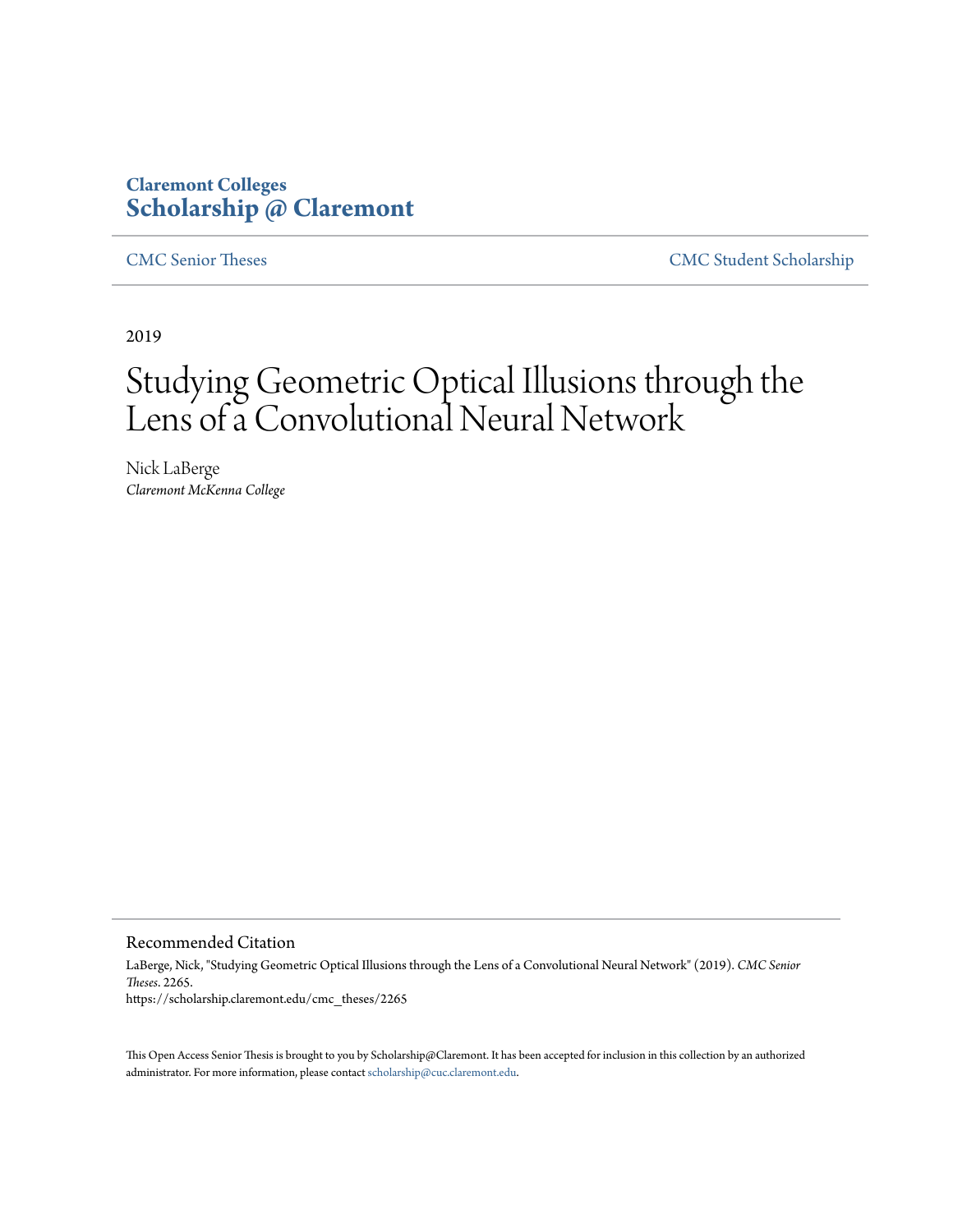# Studying Geometric Optical Illusions through the Lens of a Convolutional Neural Network

A Thesis Presented by

Nick LaBerge

To the Keck Science Department

Of Claremont McKenna, Pitzer, and Scripps Colleges

In partial fulfillment of

The degree of Bachelor of Arts

Senior Thesis in Physics

28 April 2019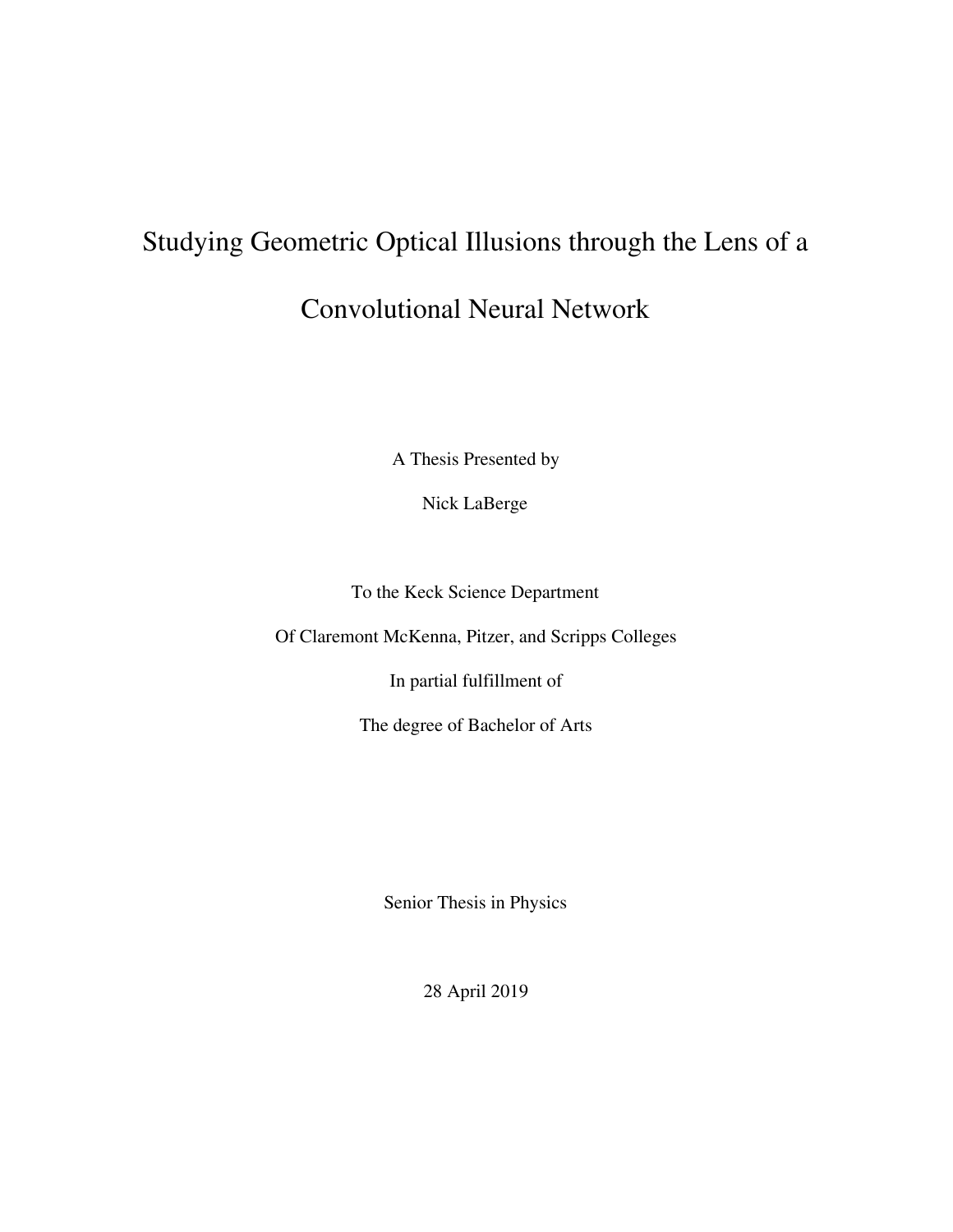## **Table of Contents**

| <b>Abstract</b>                              | $\boldsymbol{2}$ |
|----------------------------------------------|------------------|
| 1. Introduction                              | 3                |
| 1.1 Geometric Optical Illusions              | 3                |
| 1.2 Convolutional Neural Networks            | 6                |
| 1.3 Neural Networks and Optical Illusions    | 10               |
| 1.4 Motivation                               | 11               |
| 2. Project Design                            | 12               |
| 2.1 Illusion Data                            | 12               |
| 2.2 Network Architecture and Hyperparameters | 13               |
| 2.3 Image Variability                        | 14               |
| 2.4 Training                                 | 16               |
| 3. First Iteration                           | 17               |
| 3.1 Results                                  | 17               |
| 3.2 Discussion                               | 17               |
| <b>4. Second Iteration</b>                   | 19               |
| 4.1 Design                                   | 19               |
| 4.2 Results                                  | 19               |
| 3.3 Discussion                               | 20               |
| 5. Conclusion                                | 21               |
| 6. Works Cited                               | 23               |

1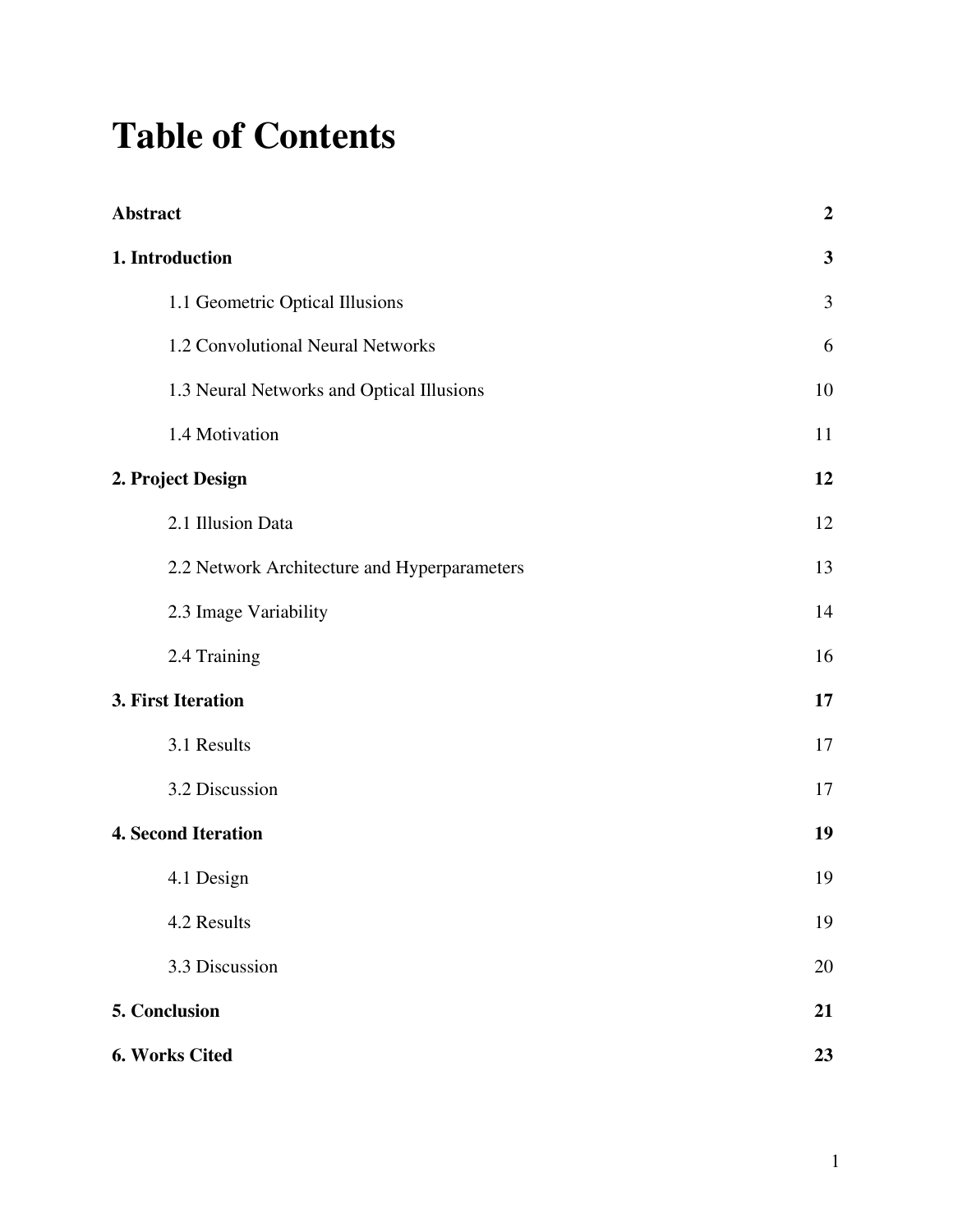### **Abstract**

Geometrical optical illusions such as the Muller Lyer illusion and the Ponzo illusion have been widely researched over the past 100+ years, yet researchers have not reached a consensus on why human perception is deceived by these illusions or which illusions are the results of the same effects. In this paper, I study these illusions through the lens of a convolutional neural network. First, I successfully train the network to correctly classify how a human would perceive a particular class of illusion (such as the Muller Lyer illusion), then I test the network's ability to generalize to illusions that it was not trained on (like the Ponzo illusion). I do not find that these networks generalize effectively. Tests to better understand how the network learns to classify these illusions suggest the networks are checking for image data in specific 'activation regions' in order to make classifications rather than analyzing the entire illusions.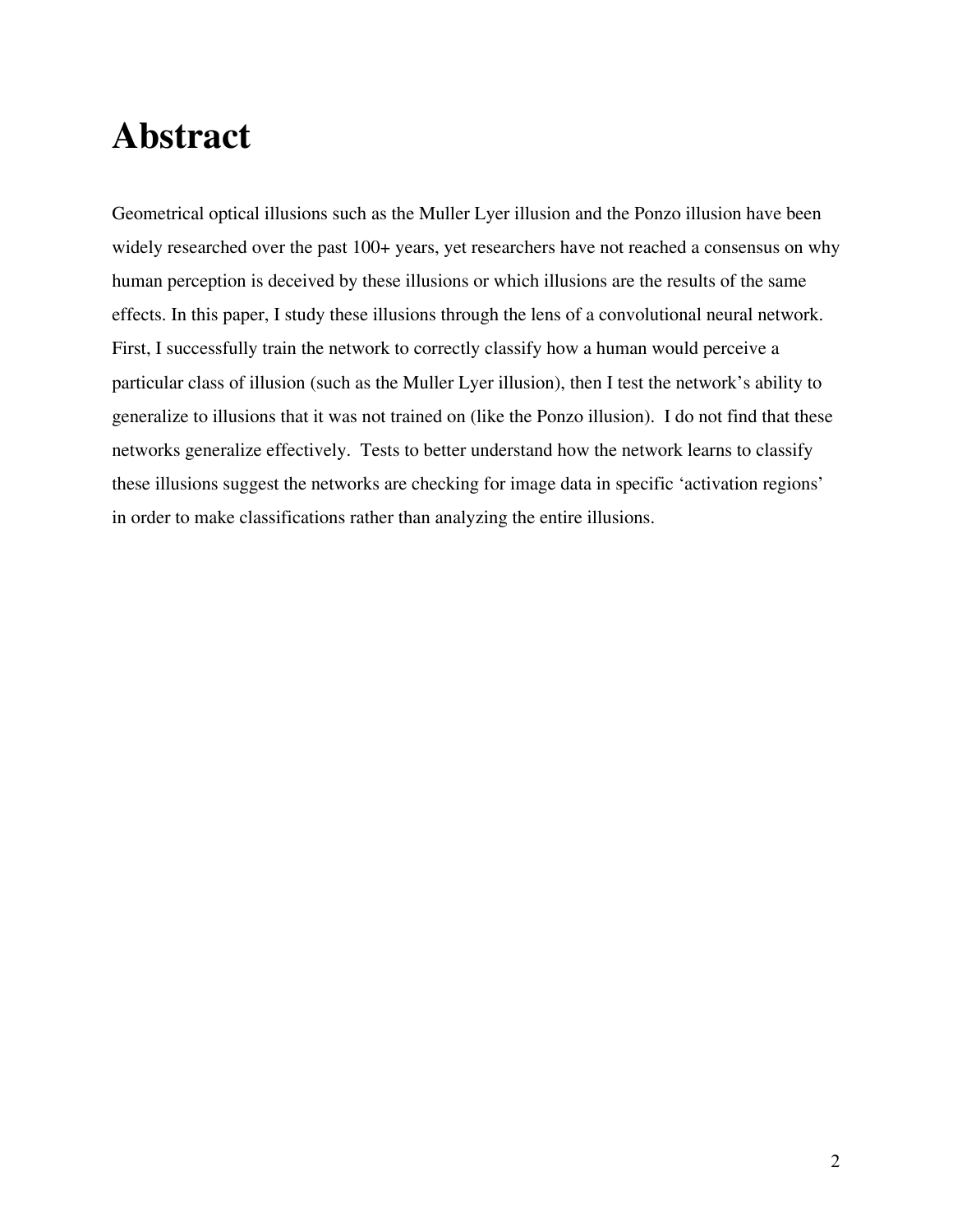### **1. Introduction**

#### **1.1 Geometric Optical Illusions**

Geometric illusions, such as the famous and frequently studied Muller-Lyer illusion (Figure 1A), can lead humans and other animals [1-3] to perceive lengths incorrectly. Since its discovery in 1889, researchers from a breadth of disciplines have sought to explain why the Muller-Lyer illusion and similar geometric illusions deceive us.

Perspective theory, which attributes human error to implicit depth within images, is a popular explanation for a number of such illusions [4-6]. Some researchers have attempted to use the perspective theory to explain the Muller-Lyer Illusion by equating the outward-facing arrows to an inside corner of two walls, and the inward-facing arrows to the outside of a building (Figure 1C) [4]. According to this theory, a viewer of the Muller-Lyer illusion who is accustomed to seeing such rectangular buildings would sense that the line with arrows facing outward is further away, while the line with arrows facing in is closer. Given this suggested



Figure 1 (A) The Muller-Lyer Illusion. (B) The Ponzo Illusion. (C) Perspective explanation for the Muller-Lyer Illusion, image from Prentice Hall Psychology. (D) Perspective explanation for the Ponzo Illusion, image from Wikipedia.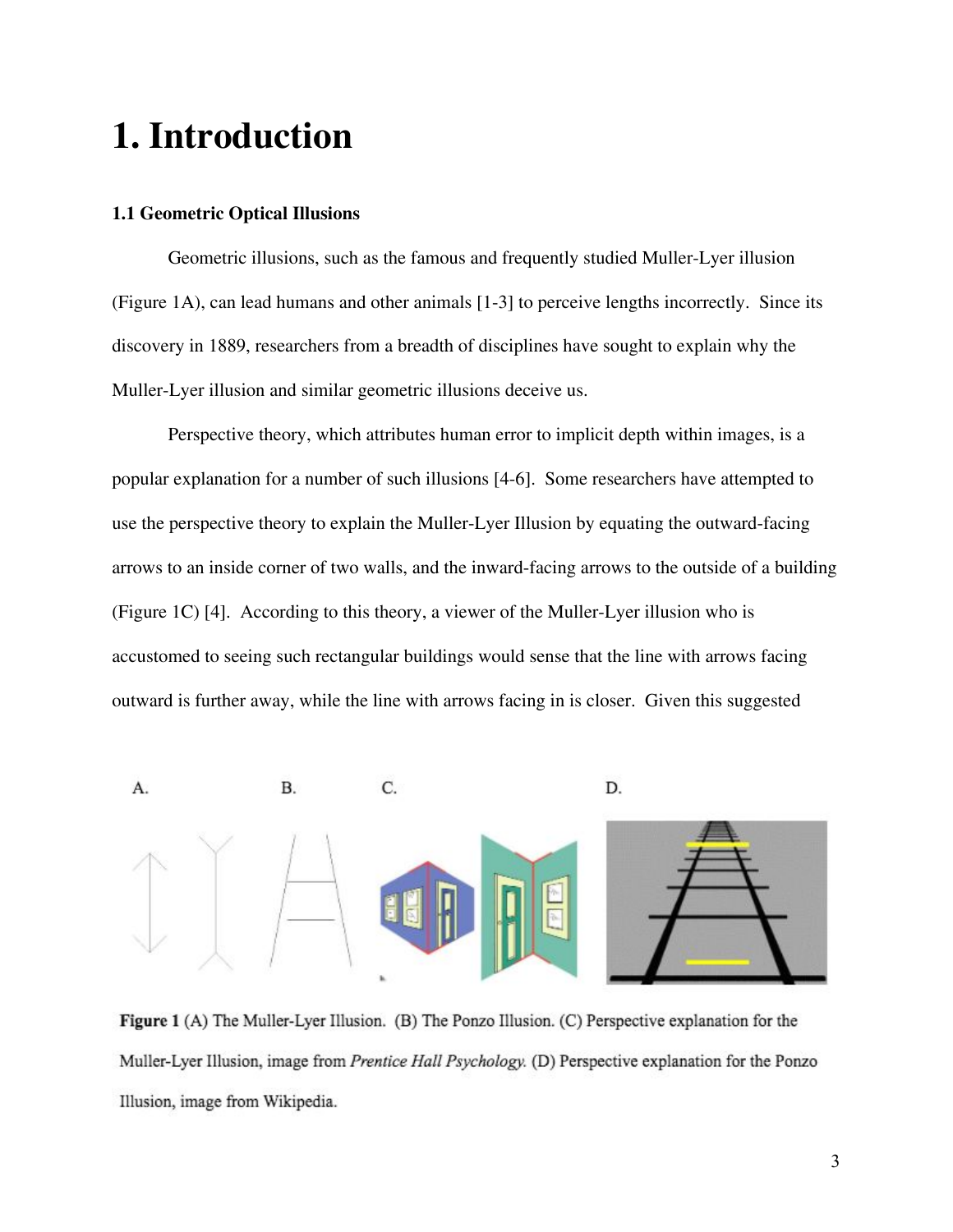depth, the line that is further away would appear shorter if the lines really were the same length because apparent size decreases with distance. Because the parallel lines in the image are the same length, the viewer's three-dimensional understanding of the image leads them to mistake the further line as longer than the closer line in order to compensate for the effects of distance on apparent size. Similarly, observers of the Ponzo illusion shown in Figure 1B could equate the contextual lines to parallel train-tracks such that the top line is perceived to be further away, leading the observer to the conclusion that the further line is longer as in Figure 1D. [4]. This theory suggests that only individuals familiar with the situations that trigger a sense of depth would perceive the illusion. For example, individuals who live in urban settings with a lot of rectangular buildings would be expected to experience the illusion to a greater extent than individuals living in rural settings with round cornerless buildings if the perspective explanation is a leading cause of the illusion. Segall, Campbell and Herskovits [5] tested this hypothesis and found support for the perspective theory; however, others failed to replicate the findings [6] .

Howe and Purves [7] similarly hypothesized that humans are fooled by the Muller-Lyer illusion due to what humans are accustomed to observing, but their explanation looks purely to natural settings. They computationally filtered a data set of pictures of nature to find instances resembling the Muller-Lyer illusion. For each match of the illusion, they recorded the length of the shaft and whether the arrows pointed inward or outward. Then, they ran statistics on the results, finding that the shaft was more likely to be longer in the cases that the arrows point outward, and shorter in the cases that the arrows point inward. They replicated these findings for a number of variations on the Muller-Lyer illusion as well. They conclude that humans likely evolved to see the discrepancy in lengths based on this probabilistic phenomena in nature. The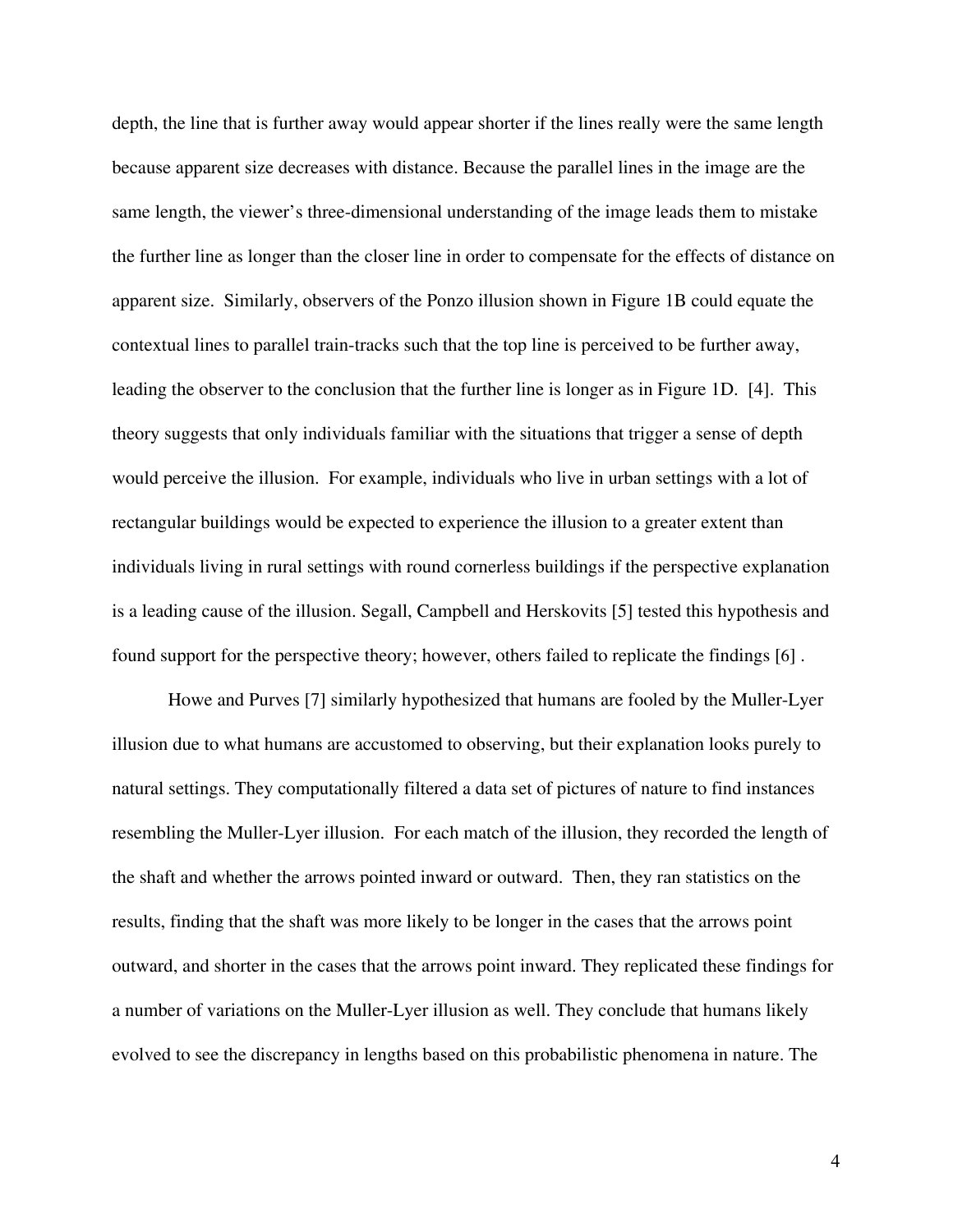finding that outward facing arrows tend to be further apart in nature than inward facing arrows is very curious and cannot be readily explained, and it seems unlikely that this explanation would extend to other geometrical optical illusions. Accordingly, It would be worthwhile to replicate these findings on additional data.

Another explanation for a number of these geometric optical illusions including the Muller-Lyer illusion is that our sensory system looks to the centroid (the center of mass) of the context-lines in order to determine where lines start and end. Searleman, Porac, Alvin, and Peaslee [8] place bold dots in various locations of the Muller-Lyer, Ponzo, and Vertical Horizontal illusions in order to shift the centers of mass of the lines' endpoints as demonstrated in Figure 2. Their findings show that lines with contextual mass shifted outward are perceived to be longer, which lends support to the centroid explanation. However, it was not always found that the widest dots had the most dramatic effects on perception, suggesting that





other effects may be at play. Also, the addition of these dots may give rise to an independent illusion that complements the Muller-Lyer, Ponzo, and Vertical Horizontal illusions core effects but is not fundamentally related to the cause of the original illusions. Bulatov, Bertulis, Mickiene, Surkys, and Bielevicius [9] test the centroid theory by rotating the context arrows such that the centers of mass shift as depicted in Figure 3. They find that the extent to which humans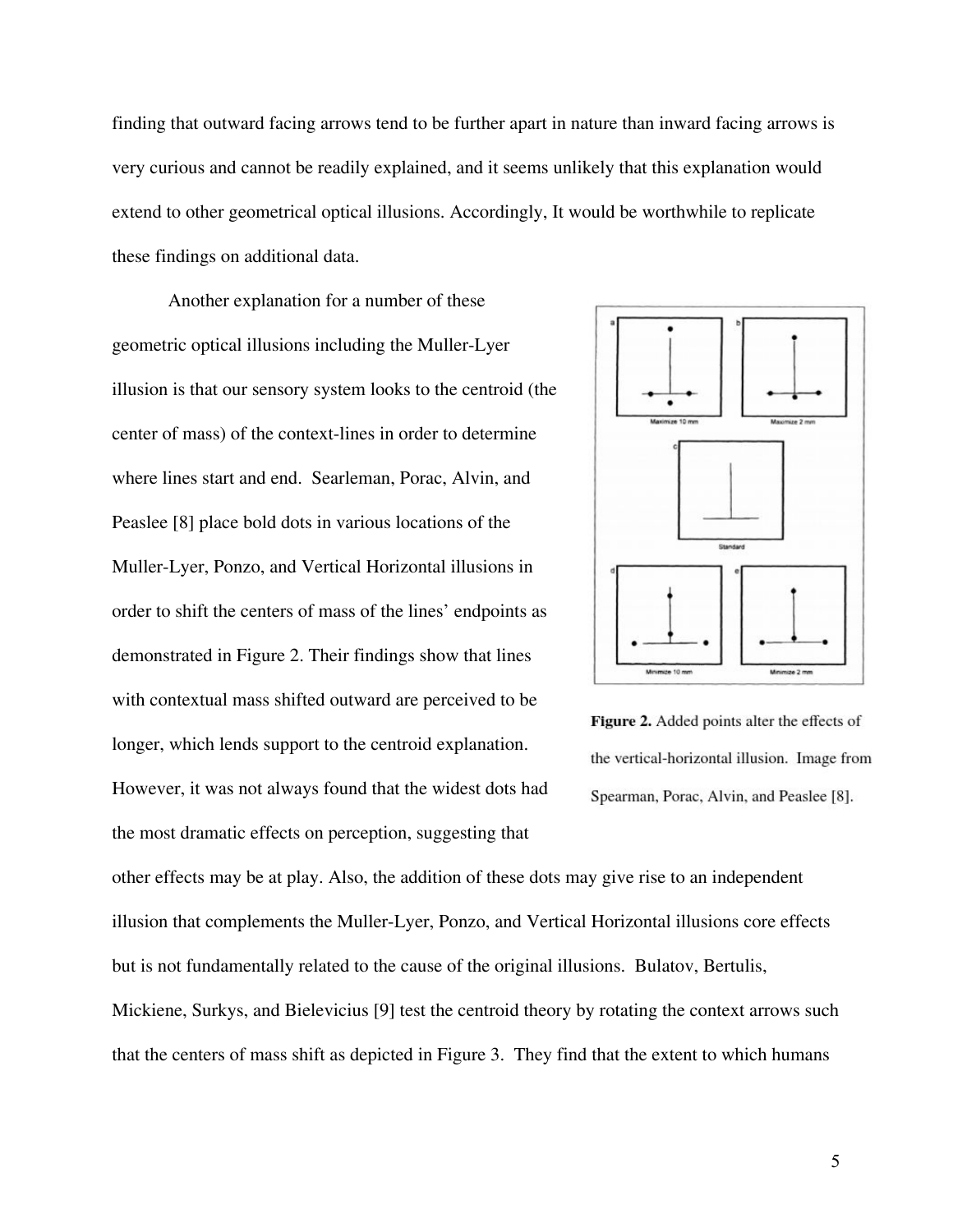misperceive the distance between the actually equidistant arrowhead tips follows a sinusoidal curve when plotted against the rotation of the arrows that should be expected given the movement of the centroids.

There are a number of additional theories varying in popularity that attempt to explain our perceptions of these various illusions, such as the eye movement theory, the physiological confusion theories, and the empathy theory [4]. Some arguments, like the centroid explanation, aim to broadly explain a variety of illusions, while others, like Howe and Purves' statistical argument, pertain only to single varieties of illusion. If we could



Figure 3. The centers of mass, marked with x's, indicate where a human would perceive a line to end according to the centroid explanation. Image from Bulatov, Bertulis, Mickiene, Surkys, and Bielevicius  $[9]$ .

determine whether these length-distorting illusions are completely separate phenomena, or if there is overlap such that a few mechanisms give rise to a multitude of illusions, then we would be a step closer to understanding these illusions.

#### **1.2 Convolutional Neural Networks**

Given the current power with which artificial neural networks are capable of image classification, I believe machine learning provides a novel and interesting new lens through which these illusions can be studied. Before I get into my specific proposal, however, I will review the mechanics of convolutional neural networks (CNNs) and a few related studies.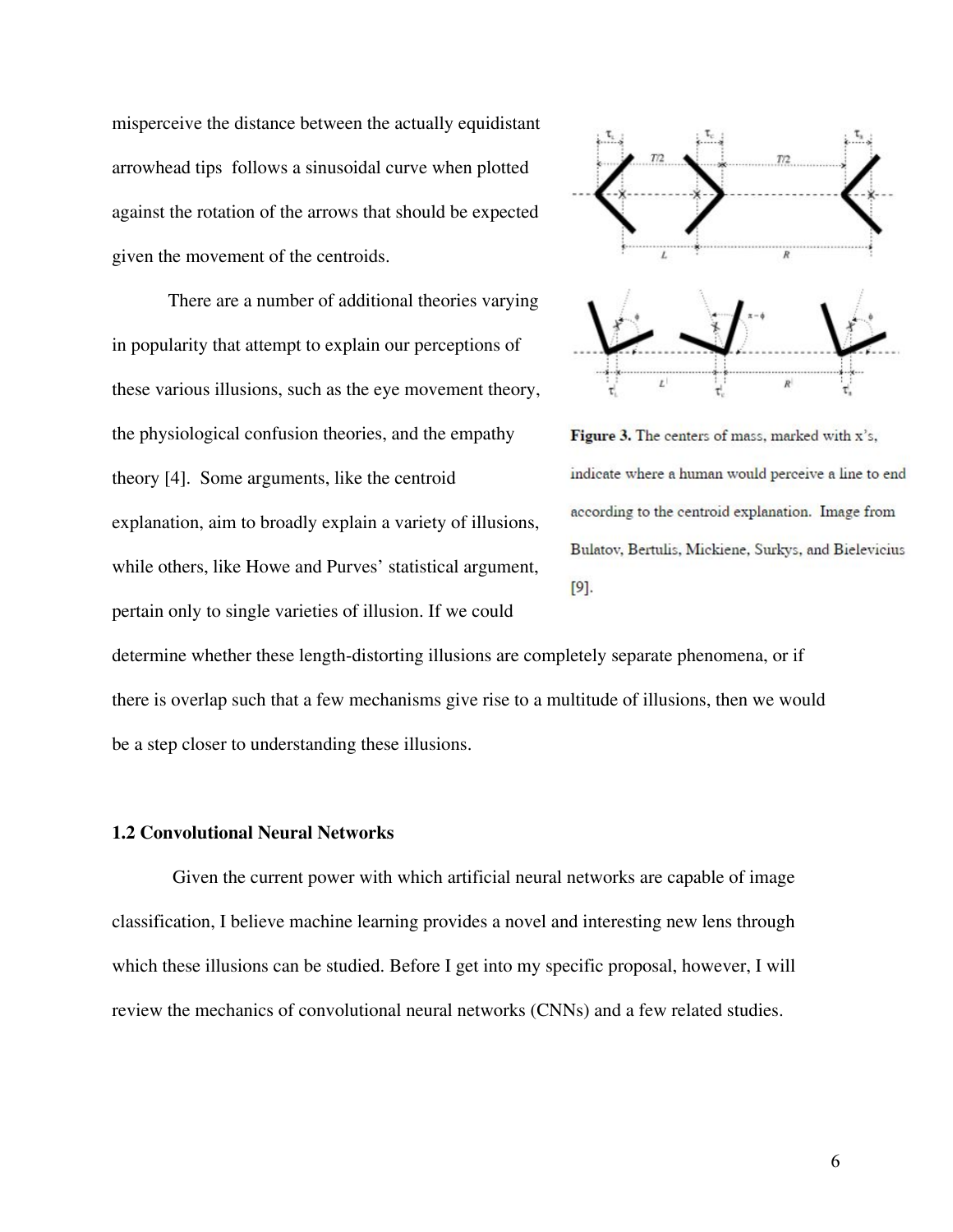CNNs are computational models that can be trained for image recognition and classification. While there are a large number of components that can be incorporated into a CNN, the three most common elements are convolutional layers, pooling layers, and dense layers. Each layer takes in a multidimensional array as an input, executes various functions on the input, then outputs a modified array such that these layers can be linked together as necessary. If an input color image is 100 pixels wide and 100 pixels high, then its dimensions as it is passed to the first layer of the network would be 100x100x3; the depth of 3 comes from the red, green, and blue components of the color image. These components are referred to as channels, and they can be thought of as being stacked on top of each other as inputs to the network. In this project, however, I will be working with grayscale images so my image inputs have a depth of 1 (one channel) and happen to be shaped  $112x112x1$ .

Convolutional layers can be thought of as image feature extractors. The number of features extracted by a given convolutional layer depends on the number of filters it has, with each filter extracting a unique feature. Each filter in a given convolutional layer has the same user determined kernel size. The filter itself is an array of weights/numbers that calculates the Frobenius inner products of its weights and the input pixel values as it is slides along the rows

| Input            |   |                |   |          |                |   |
|------------------|---|----------------|---|----------|----------------|---|
| 1                | 1 |                |   |          |                | 0 |
| 0                | 0 |                |   | 1        | 0              | 0 |
| 1                | 1 | l              |   | $\bf{0}$ | $\bf{0}$       | 1 |
| 1                | 1 | $\overline{0}$ | 0 | 0        | $\overline{0}$ | 1 |
| $\boldsymbol{0}$ | 1 | 1              |   | 1        | 1              | 0 |
| $\overline{0}$   | 0 | $\overline{0}$ |   | 1        | $\overline{0}$ | O |
| $\mathbf{0}$     | 1 |                | 0 | 0        | $\bf{0}$       | 0 |
| 0                |   |                |   |          |                | 0 |

Filter

Filter Output

| 2              | 3              | 4              | 5              | 3              | $\overline{c}$ | 1                       |
|----------------|----------------|----------------|----------------|----------------|----------------|-------------------------|
| 3              | 4              |                | $\overline{3}$ | $\overline{c}$ |                | $\overline{\mathbf{c}}$ |
| $\overline{3}$ | 4              | 3              | $\overline{2}$ |                | $\overline{c}$ | $\overline{2}$          |
| $\overline{2}$ | 3              | 3              | 4              |                | $\overline{2}$ | $\overline{2}$          |
| $\overline{0}$ | $\overline{c}$ | $\overline{3}$ | $\overline{3}$ | 3              | $\overline{2}$ | $\overline{0}$          |
|                | 3              | 3              | $\overline{2}$ | 2              |                | $\overline{0}$          |
|                | 3              | 3              | 2              | 2              | 2              |                         |

Figure 4. Depiction of convolution.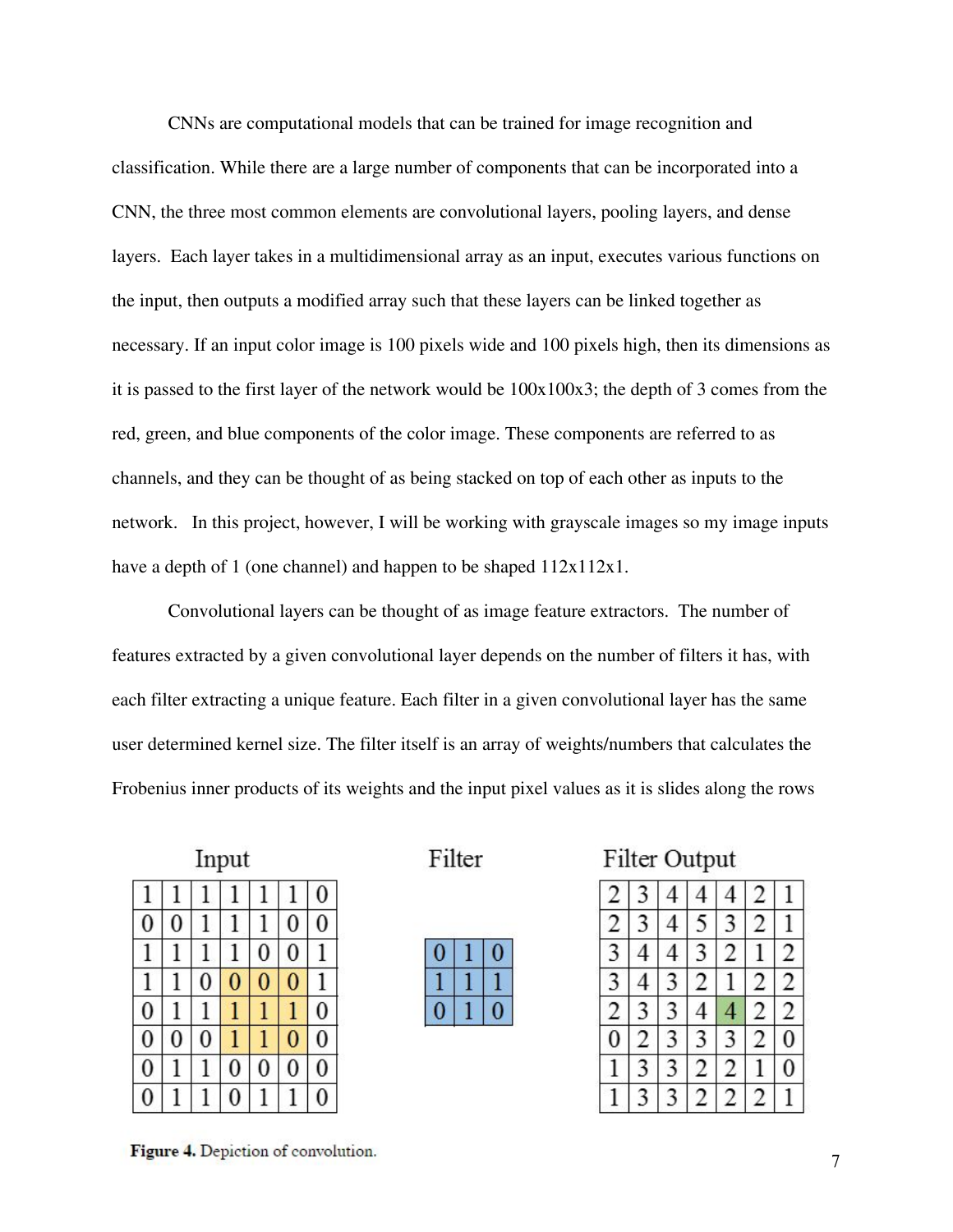and columns of the layer's inputs. This process is depicted in Figure 4 with an input image size of 7x7x1 and a filter kernel size of 3x3. The features that each filter extracts depends upon the filter's weights, and these weights are optimized with gradient descent as the neural network is trained. The convolutional layer can also take an activation function as an input in order to introduce non-linearity to the network. The rectified linear unit function (ReLU) is a very popular and simple activation function for convolutional layers that sets any negative potential outputs to zero and leaves positive outputs the same. Put mathematically,  $ReLU(x)=max(0, x)$ . The number of filters, the kernel size of the filters, and the activation function used in the layer can be varied to optimize feature extraction and are examples of network 'hyperparameters.'

Pooling layers are used to downsample the input array size to decrease processing time without losing too much important information about the image. This can be done in a few ways, the most common being max pooling and average pooling. Pooling layers have user determined sizes and strides which determine the extent to which the image is downsampled. A max filter of size 2x2 and stride 2 will effectively halve the width and height of the layer's input by looking at the entire image in chucks of 4 and only passing the highest valued pixel--or the average valued pixel in the case of average pooling--to the output as shown in Figure 5.

Input

|   | U |   |   |   |
|---|---|---|---|---|
| 6 | ς |   |   |   |
|   | 3 | U |   |   |
| 6 |   | 5 | g | 8 |
|   |   |   | 0 |   |
|   |   |   | 8 |   |

Max Pooling 3 5 9 8

|  |               | Average Pooling |
|--|---------------|-----------------|
|  | 5.8 4.5 1.8   |                 |
|  | $4.8$ 2.8 5.8 |                 |
|  | $5.0$ 1.8 2.5 |                 |

**Figure 5.** Depiction of  $2x2$  max-pooling and average-pooling with a stride of 2.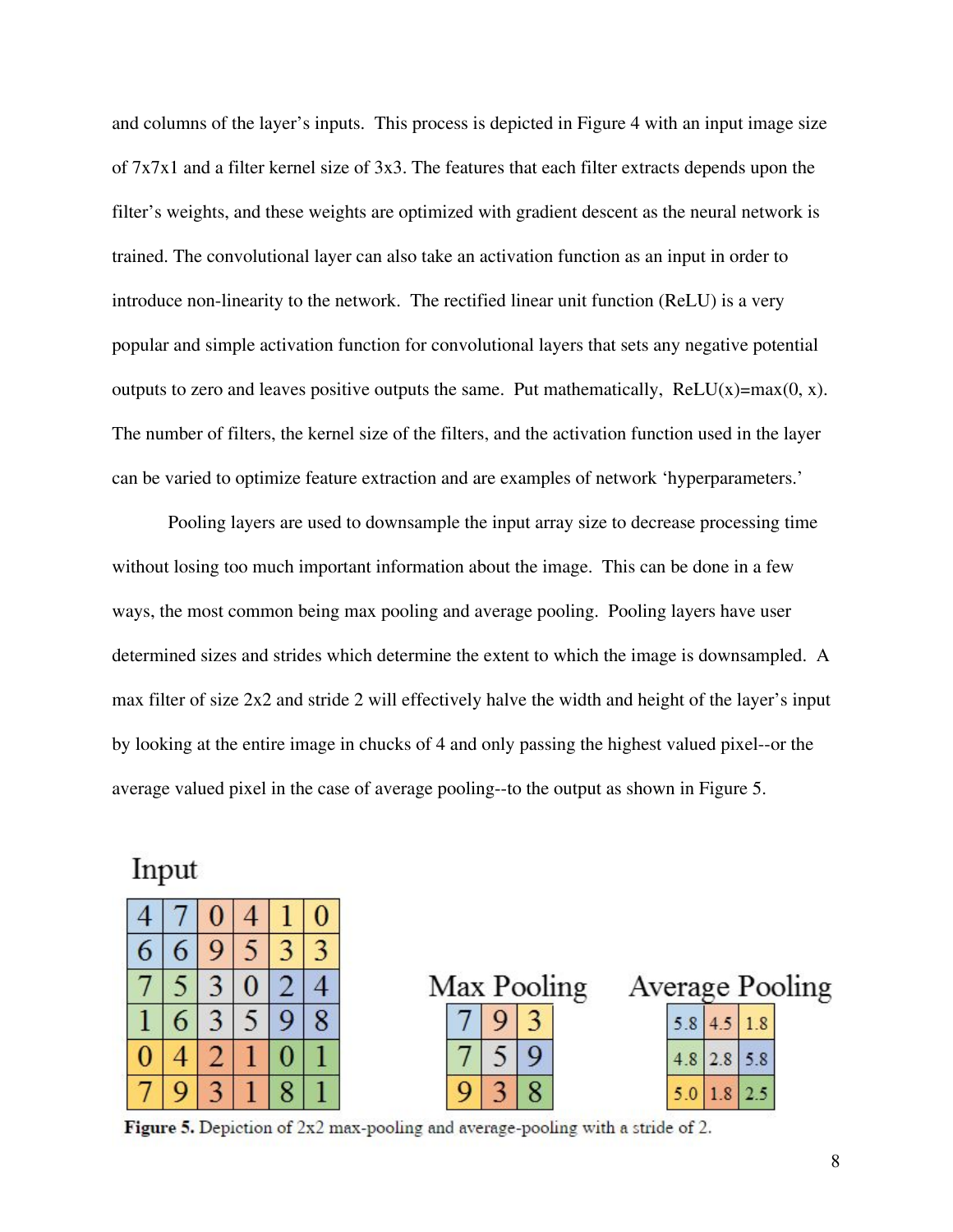The dense layers in the neural network use the features that are extracted by the convolutional layers and downsampled by the pooling layers to execute the actual image classification. Dense layers are made up of a given number of neurons, and each neuron is connected to every element of the input. These neurons each have weights that are optimized with gradient descent while training to yield the correct classification on images. A dense layer can optionally have a dropout rate which determines the probability that any neuron in the layer be discarded for a step of the training process. If a neuron is probabilistically chosen to be discarded in this way, then all of its incoming and outgoing connections are temporarily ignored for the training step (Figure 6). With dropout, you are always training a subsample of the full network, so each neuron in the dense layer must adapt to be able to work well with a random group of other neurons. This helps avoid overfitting the model to training data by eliminating co-adaptations in which one neuron's mistakes are routinely corrected for by another neuron [10]. The final layer in the model is a dense layer with one neuron for each potential image classification. For example, a model

designed to determine whether an image contained a boat, dog, cat, or bird would have 4 neurons. The final dense layer uses a softmax activation function in order to ensure its neuron's outputs sum to 1. Thus, the final layer neuron output can be



(b) After applying dropout.

 $\otimes$ 

Figure 6. Depiction of dropout. Image from Srivastava, Nitish, et al. [13]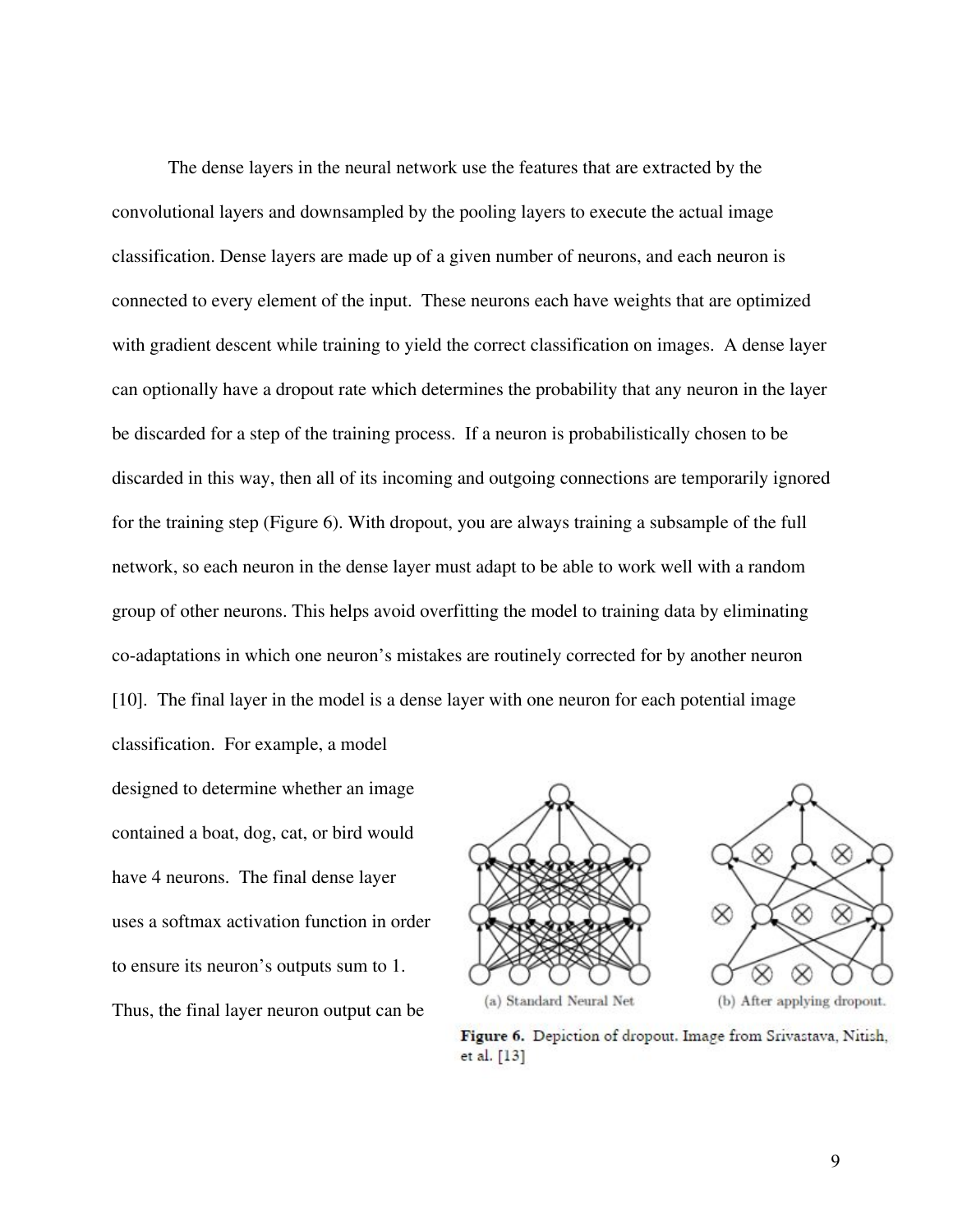interpreted as the model's percentage confidence in its classification prediction.

A trained model can take in images that it was *not* trained on and (hopefully) be able to generalize beyond its training set to make image classifications. Input images for classification undergo a similar process to what occurs in training the model. First, the image goes through a series of convolutional layers and pooling layers as features are extracted and downsampled. Then, the neurons in the dense layers take in the features and output the product of the features and the neurons' weights. The neuron in the final dense layer of the model with the highest value represents the models guess at what category the input image falls into. While conducting this research, I relied on course material from Stanford University's *Convolutional Neural Networks for Visual Recognition* course for an in depth and technical explanation of convolutional neural networks [11].

#### **1.3 Neural Networks and Optical Illusions**

Zeman, Obst, Brooks and Rich [12] examined the effects of the Muller-Lyer illusion on a biologically plausible computational neural network. First, they trained their network to execute a categorical classification of line length. After the network was capable of classifying lines of varying lengths into the categories 'longer' and 'shorter' to 90% accuracy, they introduced the Muller-Lyer illusion and found that their machine learning algorithm misclassified the lengths of the illusion similarly to how a human would misclassify the images. They used these findings to suggest the Muller-Lyer illusion can influence an observer without taking into account any real world contexts, as their model was not trained on any real world images. Their network, however, did not have any means of differentiating between the contextual lines (the arrows) and

10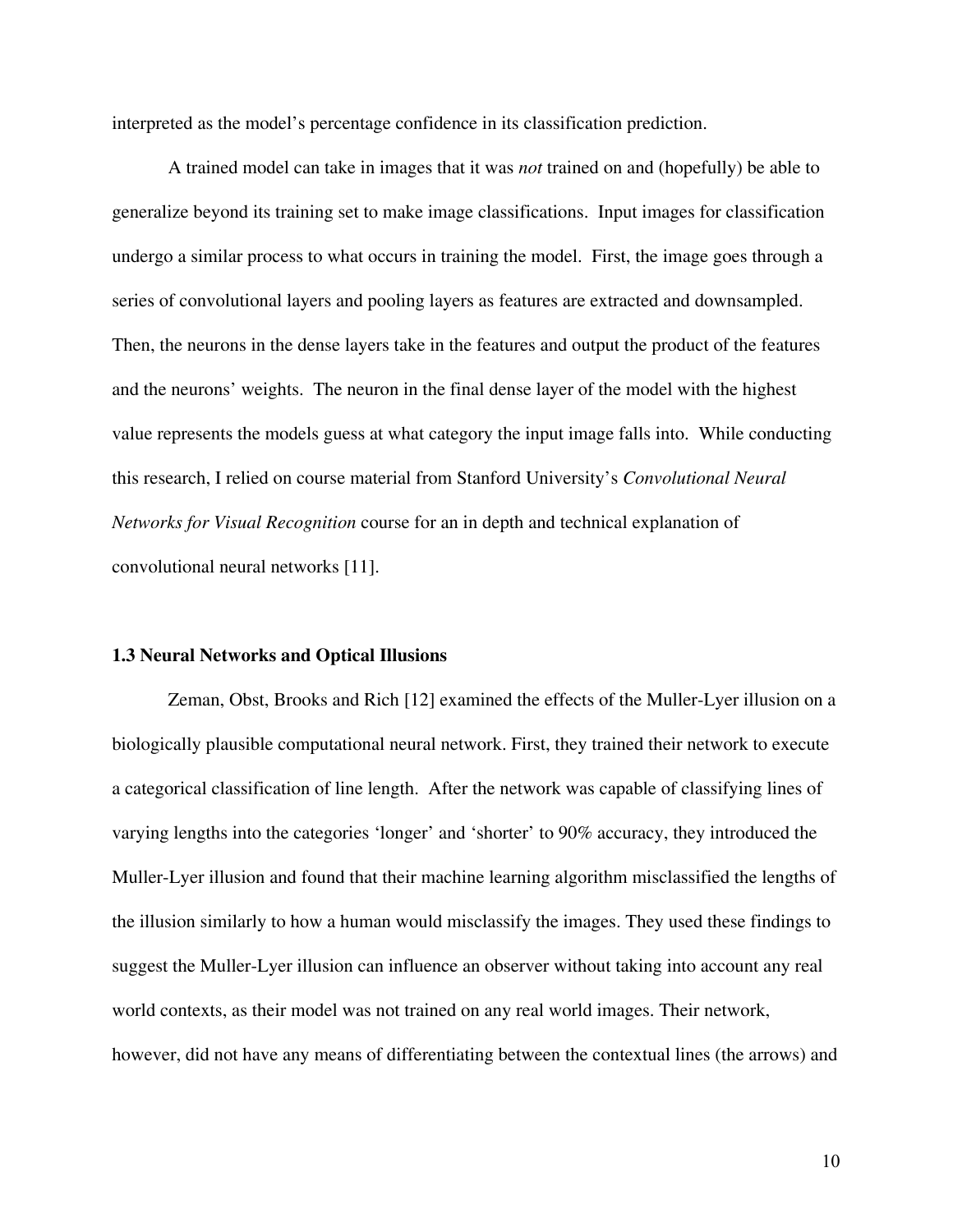the shafts. Accordingly, it is possible that the network was classifying short vs. long based on lengths of the entire illusion, which is not how the illusion is intended to be perceived.

More recently, Williams, and Yampolskiy [13] described efforts to train a generative adversarial network (GAN) to generate novel optical illusions. They trained their network with a data set of 6,436 images they gathered from a number of online resources. Their generative network did not create any interesting images, and they made their image set available to others in hopes to help future researchers. Upon inspection, their image set was not ideal as some of the included images were not optical illusions and the content of each image varied widely. Hence it it not surprising that their attempt largely failed.

#### **1.4 Motivation**

In this thesis, I test the hypothesis that a number of length-distortion geometric optical illusions share underlying commonalities that an artificial neural network would be able to detect which are not immediately obvious to the human observer. Like Zeman, Obst, Brooks and Rich, I use a neural network in my experiment; however, I do not train the network to gauge varying line lengths but rather to gauge *how a human would perceive* line lengths in the context of optical illusions. Then, I introduce the network to a geometric illusion that it was not trained on. If the network successfully determines which lines a human would perceive as longer or shorter in the new variation of illusion, it would suggest that the training set of optical illusions share underlying commonalities with the new illusion.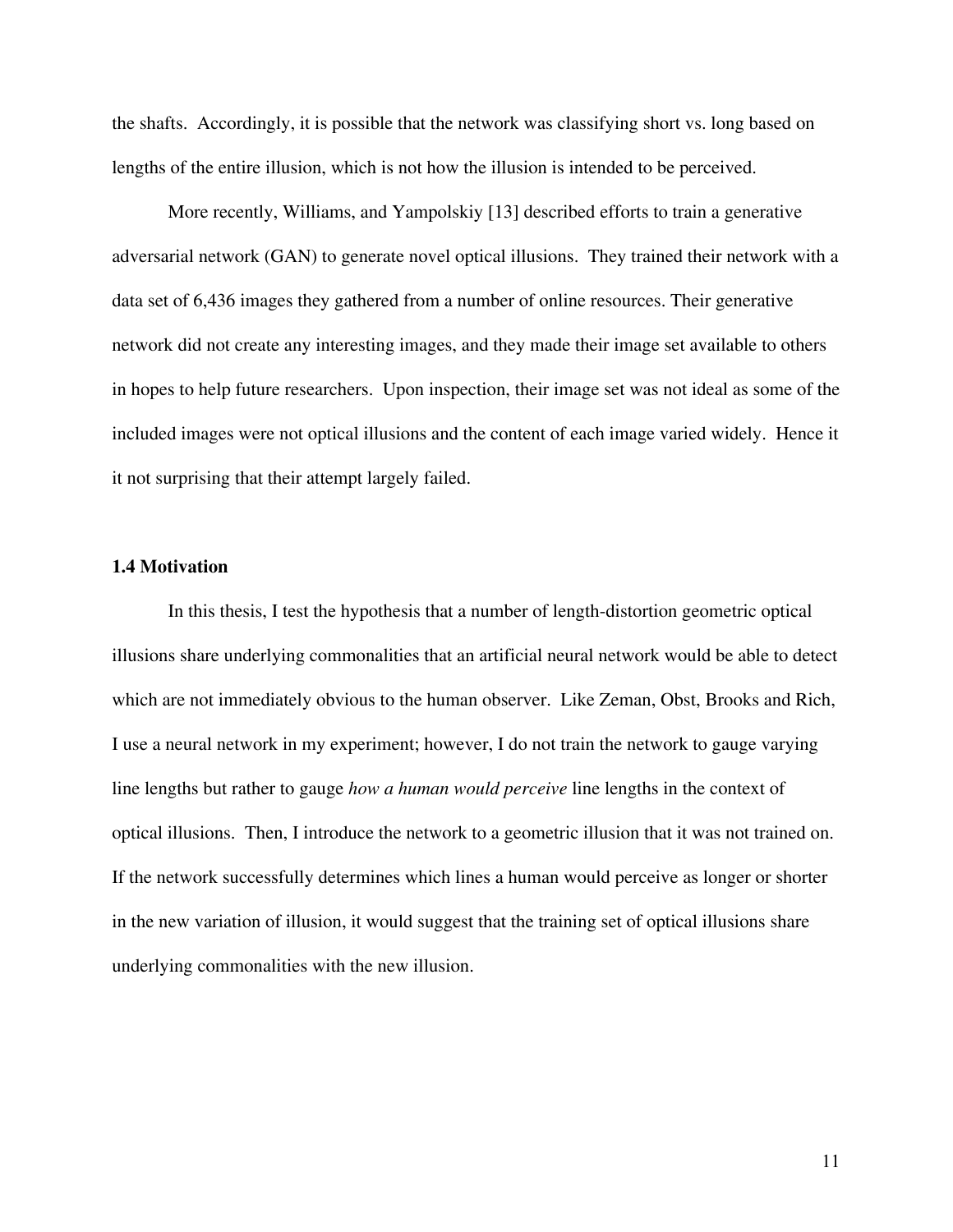### **2. Project Design**

#### **2.1 Illusion Data**

I chose to test potential relationships between the Muller-Lyer and Ponzo illusions because they are both length-distortion geometric optical illusions comprised of straight lines and can be geometrically varied and still exhibit the same illusions. This should help the neural network learn generalizations of how the optical illusions work rather than learning a few specific examples of each illusion (overfitting). For example, the Muller-Lyer illusion persists when rotated at angles, when arrows are long, when arrows are short, when arrows are in a wide variation of spreads, and when the illusion is configured into a single line. Also, there are various situations in which there is no illusion, and a human would perceive both lines as equally lengthed. This permits me to train the neural network to identify images in which there is no optical illusion present. The same is true for the Ponzo illusion.

Because there are not any public data sets available containing highly varied images of the Muller-Lyer and Ponzo illusions, I created my own data set. I algorithmically created these images in conjunction with labels that indicate how a human would perceive each illusion. The images are grayscale, such that each pixel can take on a value between 0 (black) and 255 (white). The lines in each image are divided into three categories, Line A, Line B, and Context Lines, each consistently specified by a different greyscale value. Line A is made up of pixels of brightness 10, Line B is made up of pixels of brightness 20, and the context lines are made from pixels of brightness 1. This way, the network is able to differentiate between which lines it is

12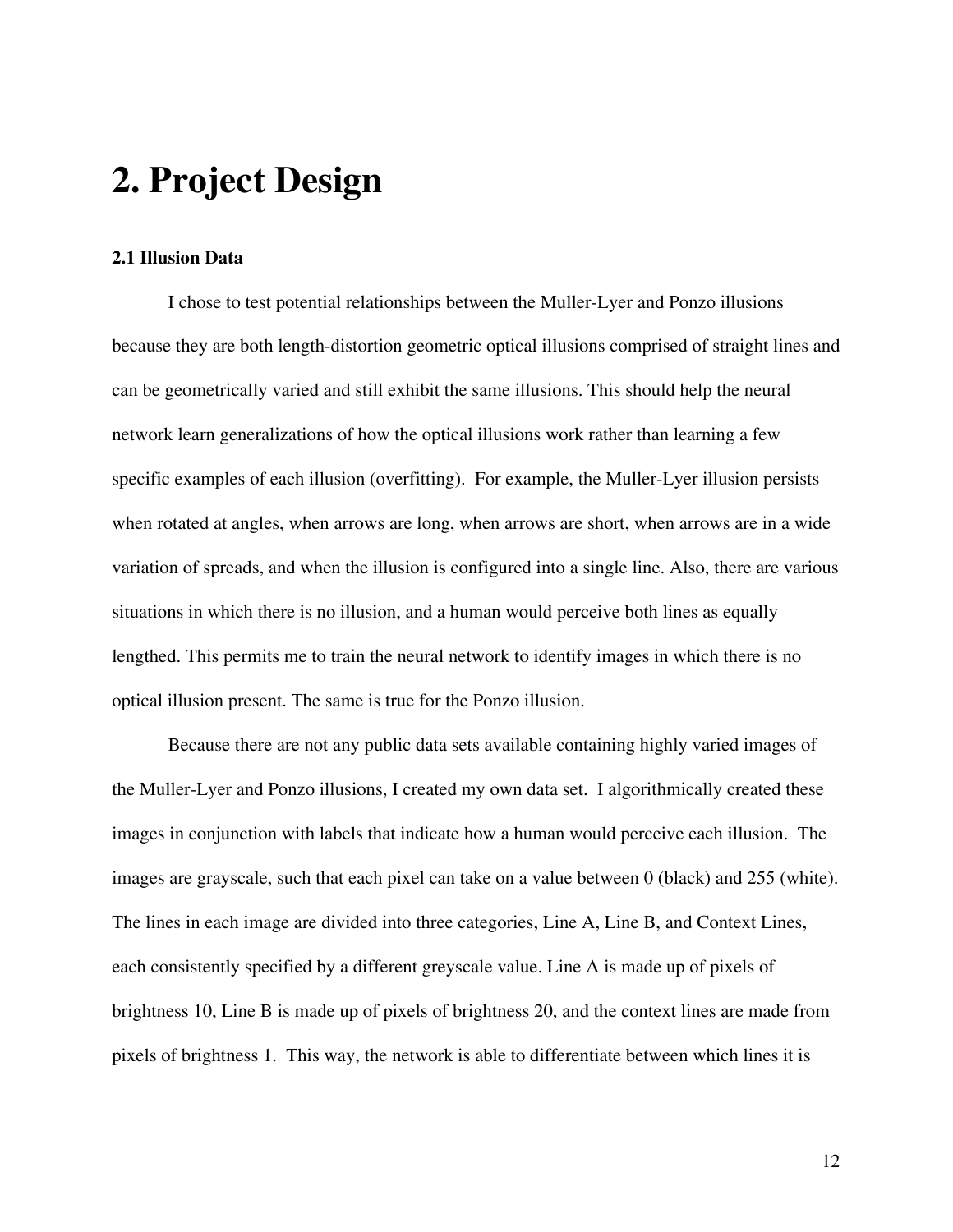comparing and which lines serve as context. Accordingly, each image was assigned one of three different possible labels: Line A appears longer than Line B to the human eye, Line B appears longer than Line A to the human eye, or Line A and Line B appear to be the same length to the

based on the type of illusion in the image. For example, an Muller-Lyer image in which line A has inward facing lines and line B has outward facing lines would label line B as appearing longer than line A. I varied the angles, locations, and lengths of the image context lines as discussed and kept the lines A and B fixed for all images. I chose to make the images 112 pixels in width and height in order to balance resolution with size.

human eye. These labels are determined as the images are created

#### **2.2 Network Architecture and Hyperparameters**

I decided to use a CNN for this project because CNNs have a reputation for being strong image classifiers, they are modeled loosely from biological processes, and there are a number of accessible and adaptable CNNs available online. The network architecture I decided on was an adaptation of a model originally used to classify handwritten digits [14]. I optimized the network's hyperparameters through the process of trial and error, and I found that two consecutive pairs of convolutional and max-pooling layers with a single dense layer leading to the image classification



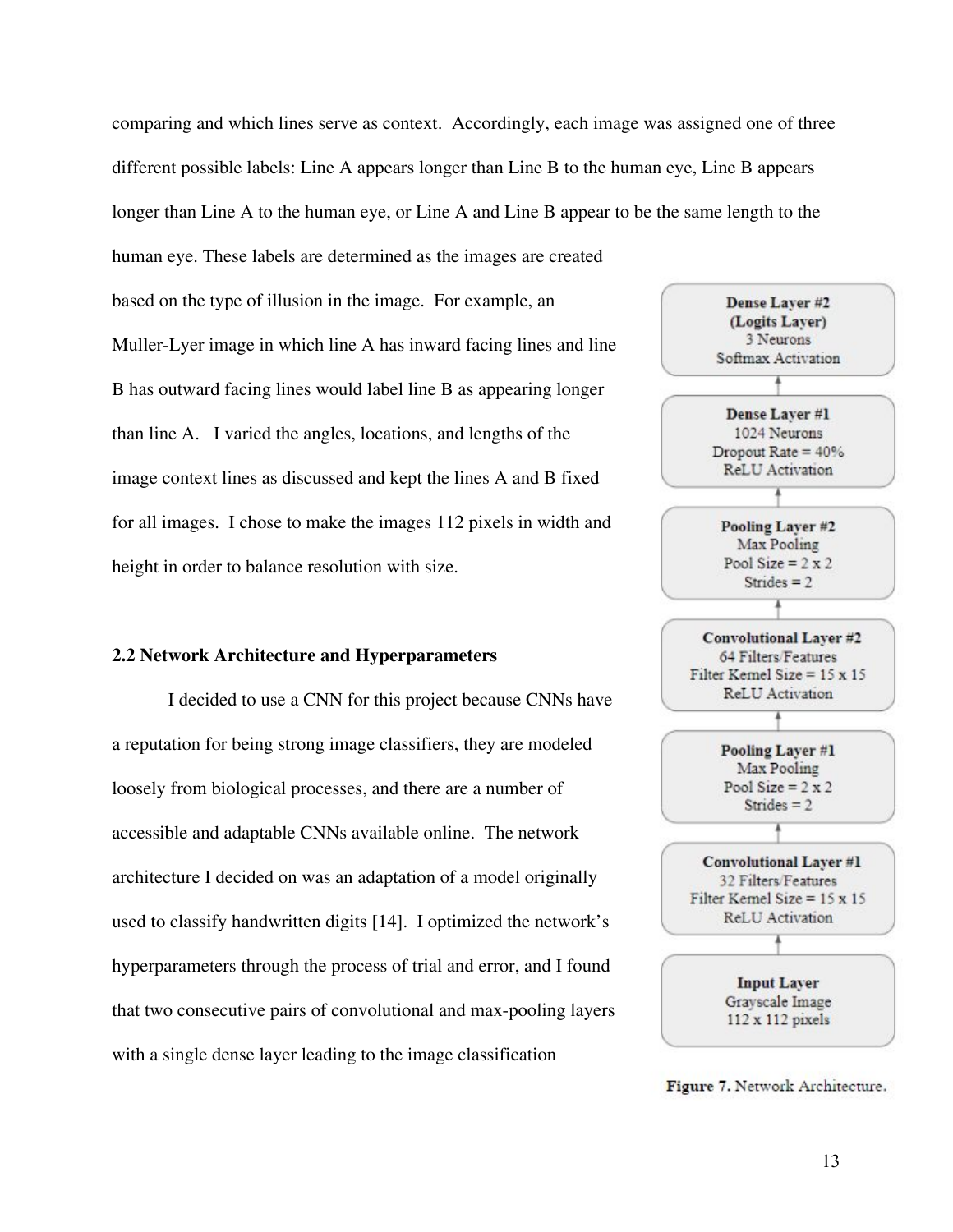effectively learned the illusions after making compromises to the image variability outlined in the next section.



Figure 8. Network Architecture. Created with NN-SVG: http://alexlenail.me/NN-SVG/LeNet.html

#### **2.3 Image Variability**

I originally intended to train the network on *three* of the four Muller Lyer, Ponzo, Sander and Vertical-Horizontal illusions, and test the network on the last variety of illusion in order see if there were generalizable traits across these different variations of length-distortion illusions. Then if any of the illusions are correlated such that the tests can accurately identify whether A>B, B>A, or A=B, it would support the possibility that the illusions share a commonality that the neural network is able to pick up on. I ran into an unexpected difficulties, however, training



Figure 9. A. B. and C. are rotated and displaced examples of the Muller Lyer illusion. D. and E. are examples of images that exhibit no illusion.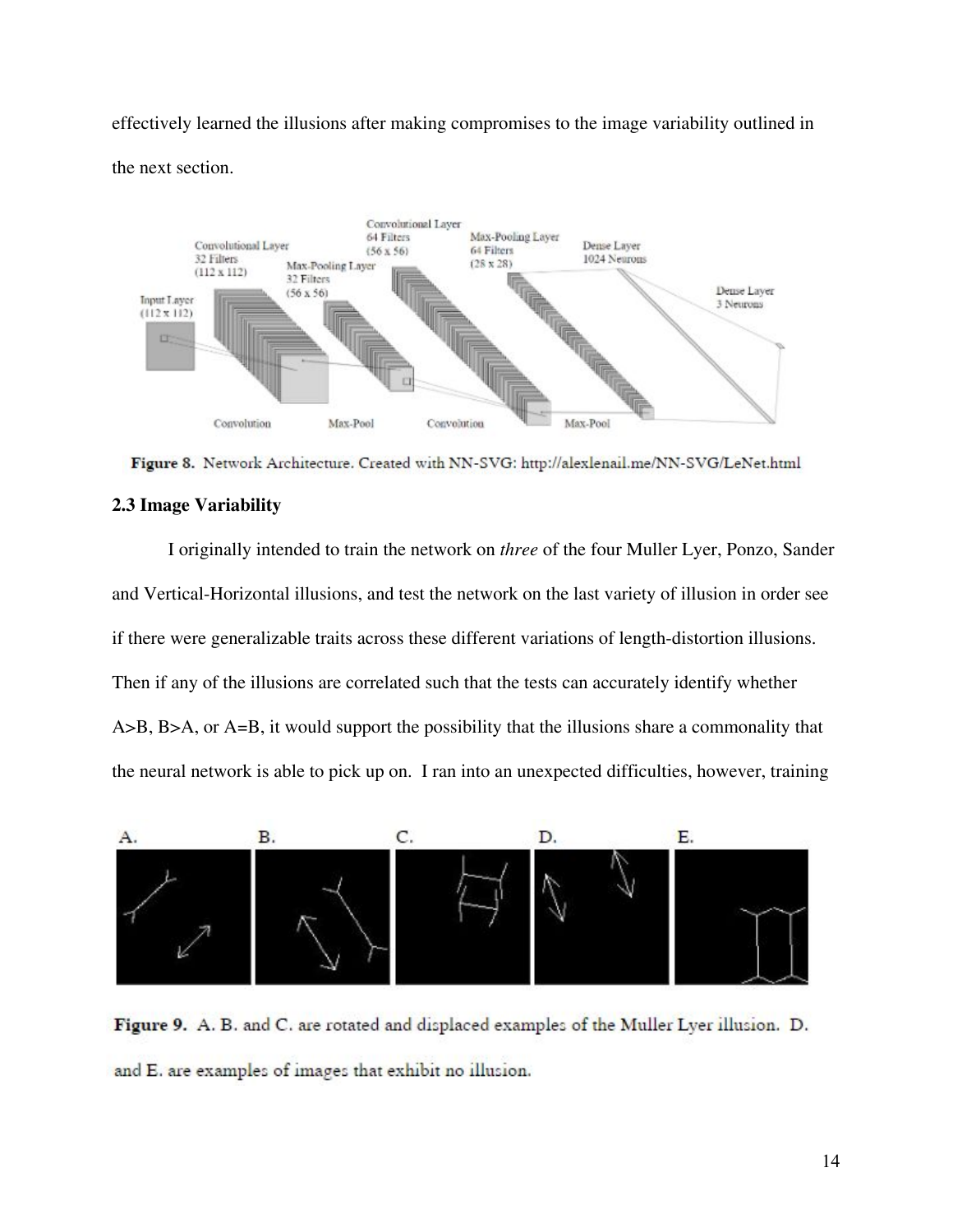the networks to reasonable accuracy when I varied the location and rotation of the illusions as shown in Figure 9. This presented a problem: if the network was unable to generalize its ability to classify these illusions to different locations and angles across the frame of the image, it would be even less likely for a network to generalize beyond the illusions that it is trained on if the illusion had dramatically different structure. The network's failure to learn the displaced and rotated illusion is likely a result of a lack of time spent training and an unoptimized network architecture. Given the resources available to me for the project, I decided to fix the illusions in place with respect to the frame of the image. This is a common technique used to increase model performance. Many facial recognition models, for example, crop their image data such that the faces are centered in the image. Humans effectively do the same for their vision systems by centering in their field of vision any objects that they hope to see in detail.

I then decided to focus on the Muller Lyer and Ponzo Illusions because the lines that are perceptually distorted in these two illusions are both parallel and can be positioned to be in the same location in an image as shown in Figure 10. The lines in the Sander and Vertical-Horizontal illusions are each positioned differently, as depicted in Figure 11, so I am choosing not to use them.



Figure 10. A. and B. are examples of the Muller Lyer illusion. C. and D. are examples of the Ponzo illusion. The centered parallel lines are all the same lengths and in the same positions in each image.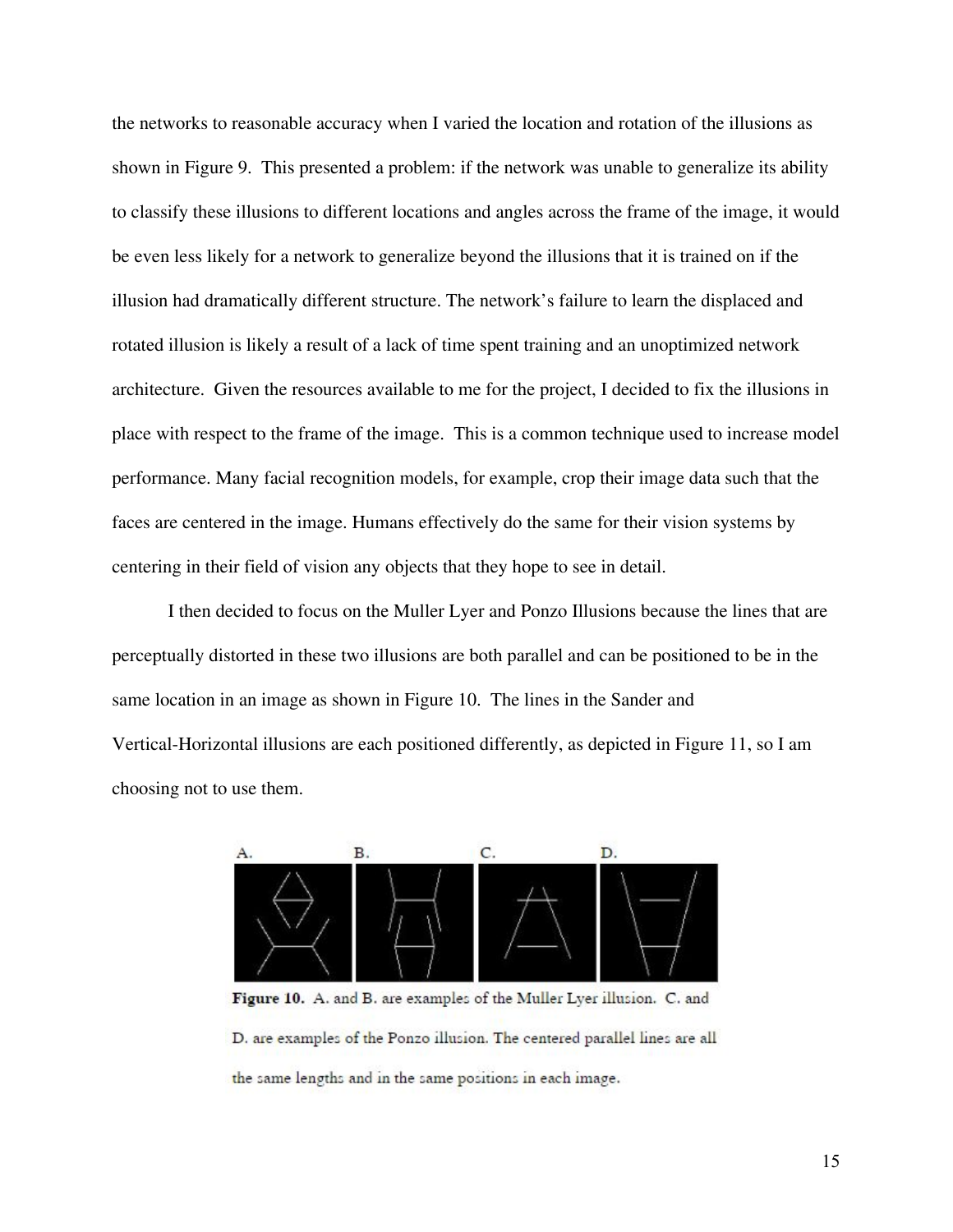

Figure 11. A. The Sander illusion. B. The Vertical-Horizontal illusion. Both images are from Wikipedia.

#### **2.4 Training**

I used 90% of the images I created to train the models and saved the remaining 10% to test how well the models generalized to the illusions. After fixing the Muller Lyer and Ponzo illusions in place with respect to the frame of the image, the model successfully learned to classify whether or not the Muller Lyer illusion was present in the image and which line would appear longer to a human with 95% accurately. The same network architecture trained on the Ponzo illusion achieved 95% accuracy when tested with the Ponzo illusion.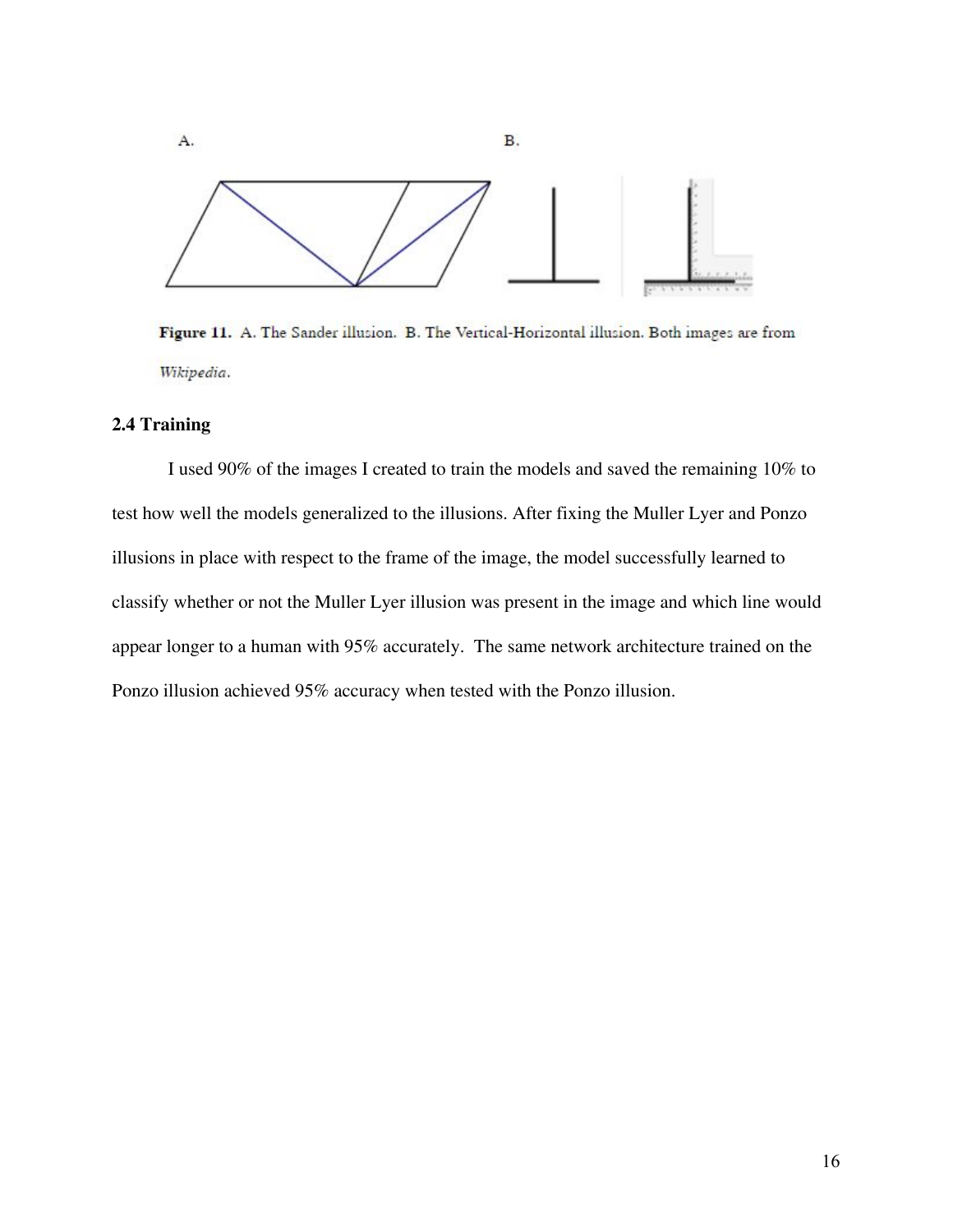### **3. First Iteration**

#### **3.1 Results**

After training the two CNN models--one on the Muller Lyer illusions and one on the Ponzo illusion--I had the networks perform classifications on the illusion that the networks were *not* trained on. Accordingly, the network trained on the Muller Lyer illusion ran classification on images of the Ponzo illusion and the other way around for the network trained on the Ponzo illusion. The model's percentage of accurately classified images is shown in Figure 12.

|                                        | Network trained on Muller Lyer Network trained on Ponzo<br>images | <i>images</i> |
|----------------------------------------|-------------------------------------------------------------------|---------------|
| <b>Muller Lyer test</b><br>accuracy    | 94.8%                                                             | 22.6%         |
| <b>Ponzo illusion test</b><br>accuracy | 5.4%                                                              | 94.6%         |

Figure 12. The two models' success rates at classifying how a human would perceive the Muller Lyer illusion and the Ponzo illusion.

#### **3.2 Discussion**

While both networks were able to generalize to the images that they were trained on, neither network was successful in classifying the other illusions. Recall that there are three possible classifications for these images: 1. a human perceives line A as longer than line B, 2. a human perceives line B as longer than line A, and 3. a human perceives line A as equal in length to B. Although there were not equal numbers of images from each label category (Figure 13), a model that generates *completely random* guesses would average 33% accuracy, where accuracy is defined as the percentage of images for which the network was able to successfully classify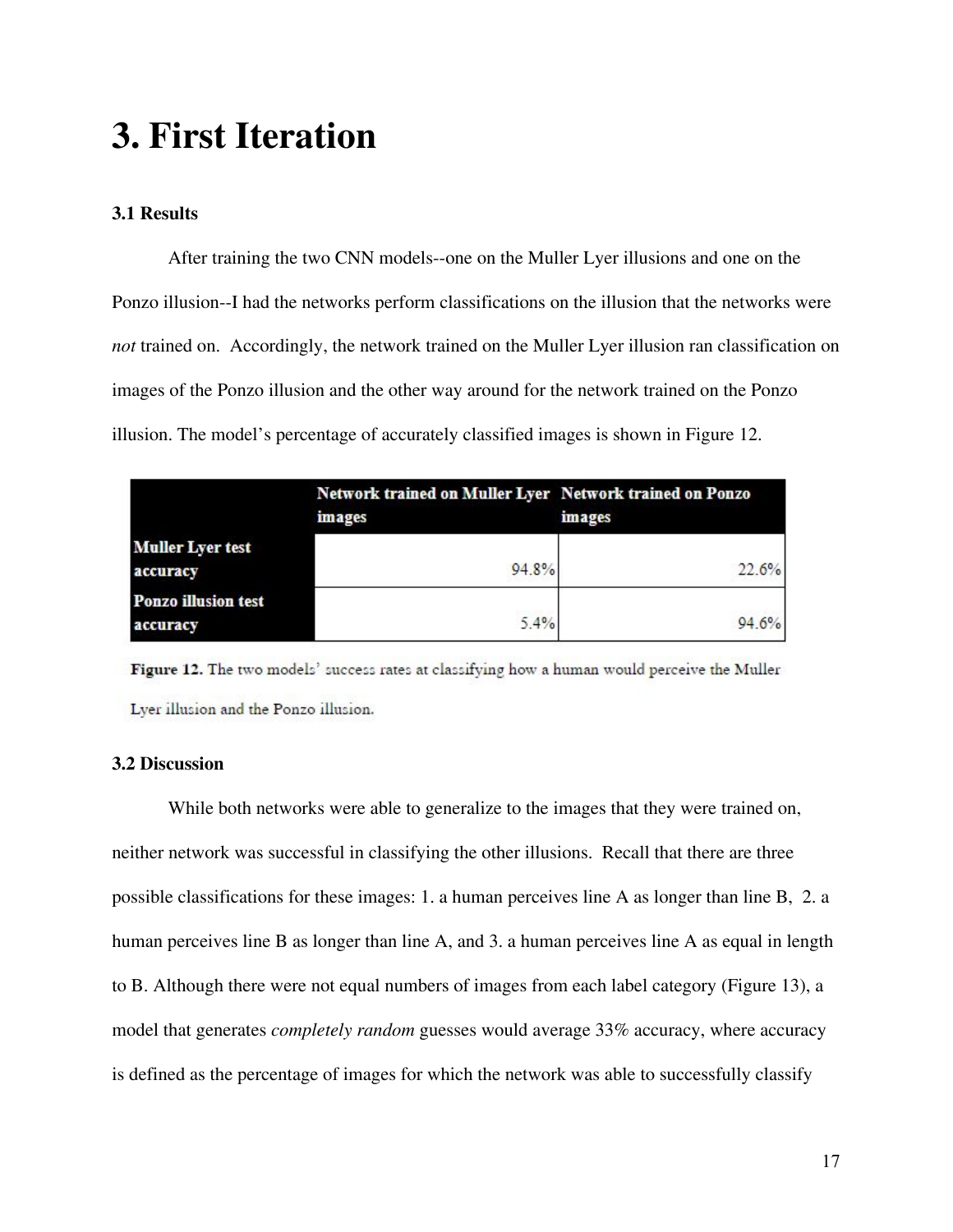how a human would perceive the illusion. It is not surprising that the models did not successfully generalize to different illusions as these two networks were trained on images with very specific structures, eg. position and orientation with respect to the image, and the context lines' location with respect to the two lines being compared. Due to this specificity, rather than making decisions based on a structural 'understanding' of the entire illusions, I suspect the models are making decisions based on whether or not there are pixels in particular areas, or 'activation regions,' of the image. I designed a few tests to support this possibility in the second iteration.

|                         |     |     | Line A appears longer than line B Line B appears longer than line A Line A and B appear to be equally long |
|-------------------------|-----|-----|------------------------------------------------------------------------------------------------------------|
| # of Muller Lyer images | 841 | 841 | 1798                                                                                                       |
| # of Ponzo images       | 960 | 960 |                                                                                                            |

Figure 13. Total number of images from each label category. Note there are significantly more images in which line A and B appear equally long for the Muller Lyer illusion because there are more orientations where this is the case (both arrows facing out, both facing in, both arrows are vertical lines).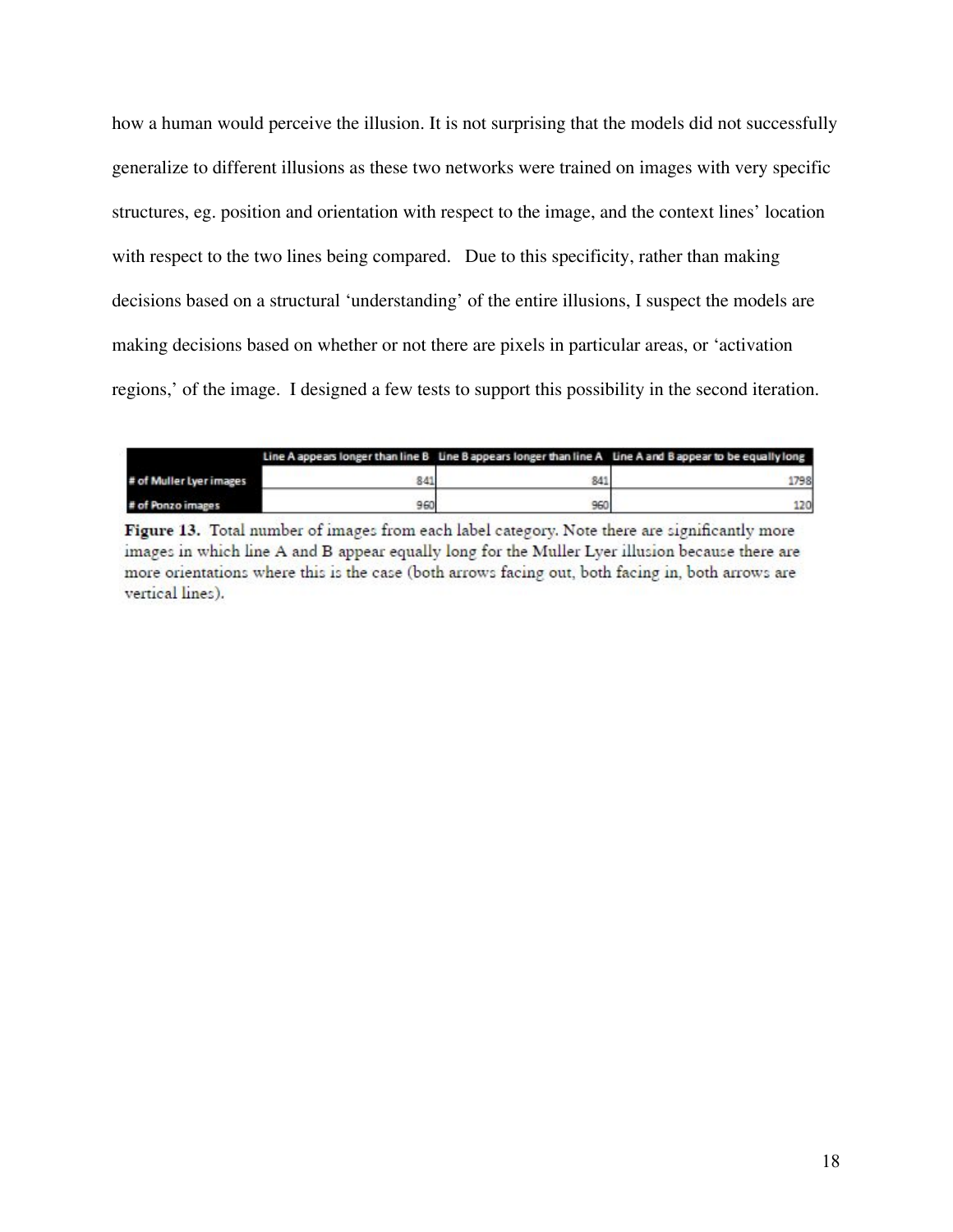### **4. Second Iteration**

#### **4.1 Design**

The first iteration led me to consider the possibility that the models developed activation regions as a primary classification metric such that the models only looks to specific areas of the image rather than considering the image as a whole (Figure 14). Accordingly, I created a set of Ponzo illusions with context lines that all deliberately cross through where I suspect the Muller Lyer activation areas reside (Figure 15).



Figure 14. Activation regions. I believe the Muller Lyer trained model looks roughly to the colored regions when making its predictions. For example, if it finds context line pixels in the red and green regions of the image, it would predict the top line appears longer than the bottom line. If it finds context line pixels in the red and yellow lines, it would predict the two lines appear the same length. The model would reasonably develop this classification strategy on my data set because it would accurately classify how a human would perceive these illusions.

#### **4.2 Results**

When the Muller Lyer trained model attempted to classify the special wide Ponzo illusions (Figure 15), it achieved 0% accuracy.



Figure 15. Two examples of Ponzo illusion images designed to cross through Muller Lyer activation areas.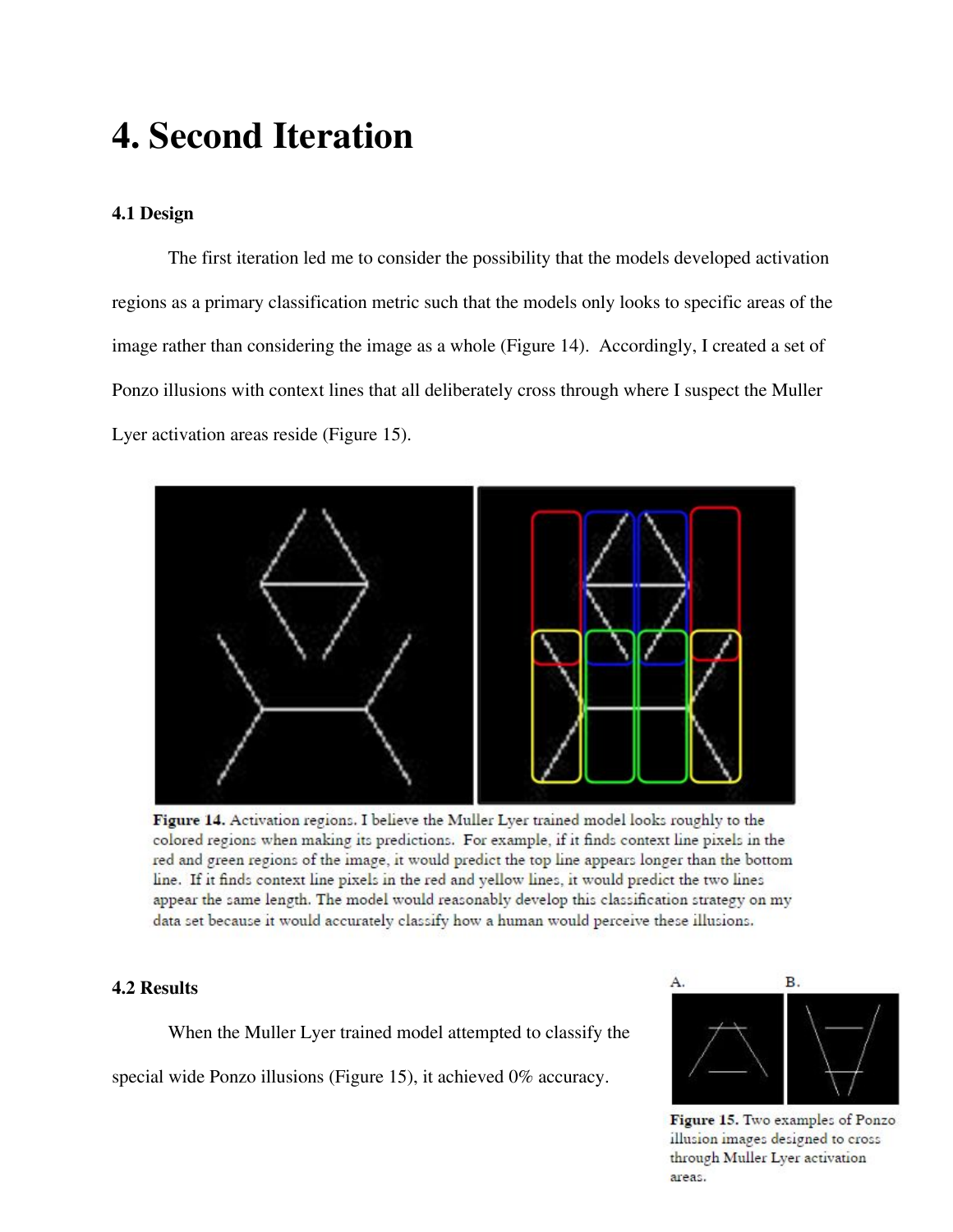#### **4.3 Discussion**

The finding that the Ponzo image set designed to cross through the Muller Lyer activation areas was 100% *misclassified* by the Muller Lyer trained model is an expected result of the activation area hypothesis for the network's classification strategy. Consider image A from Figure 15; a human observer perceives the top line as longer than the bottom line. Thus the image is labeled: top line > bottom line. From the perspective of the Muller Lyer trained model, however, there are pixels crossing predominantly through the blue and yellow activation regions, signalling that the top line likely has inward facing arrows (shorter in appearance) and the bottom line has outward facing arrows (longer in appearance) such that the Muller Lyer trained model would predict the image should be classified: top line < bottom line. While this test does not definitively establish the Muller Lyer trained method image classification, it does support the possibility. I ran an additional brief test worth mentioning. I created Muller Lyer derivatives using circles as shown in Figure 16 and had the Muller Lyer trained model classify the images. While I originally ran this test in order to see how the Muller Lyer trained model could generalize to other Muller Lyer variants, the findings also supported the activation region hypothesis: the model correctly classified 100% of the circle based illusions.



Figure 16. Circle based Muller Lyer Illusion.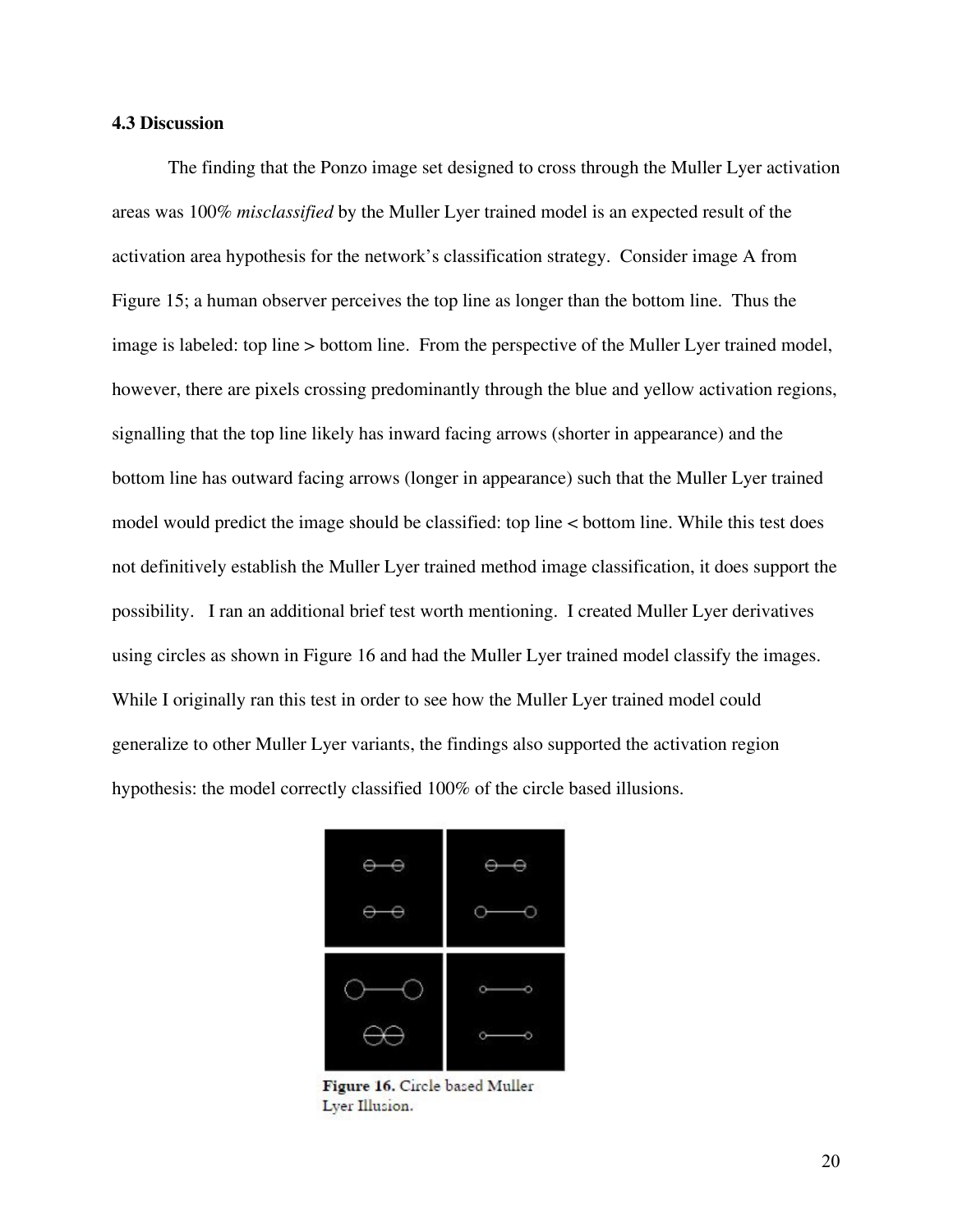### **5. Conclusion**

While the CNN models I created for the illusion classification problem failed to generalize in a manner that would suggest unintuitive similarities between the illusions as they may pertain to humans, it is still interesting to analyze the artificial neural networks in their own right. The CNN tests that I have conducted have lead me to believe the models look to specific activation regions when making their classifications. With this information, we can take the some of the explanations for why *humans* perceive these illusions incorrectly and consider how how these explanations may pertain to how the neural network model ended up classifying the images.

When considering the Muller Lyer trained network, the centroid explanation--the explanation for the Muller Lyer illusion which suggested that humans look to the center of mass when determining the Figures' endpoints--does not contradict the activation region understanding of the model's classification criteria. In fact, the two explanations are closely associated; if the two context arrow's centroids are wide outside of the line, then there must be context lines wide outside the lines in the outer activation area. This tells the Muller Lyer trained network that a particular line appears long. The converse is also true for the case where the context arrow's centroids are within the line's endpoints. On the other hand, the centroid explanation is in direct contradiction with the Ponzo trained model if the Ponzo trained model also relies on activation regions for its image classification. This is because the Ponzo illusion's context lines reside within the length of the line that is perceived as longer, and well outside of the line that is perceived as shorter.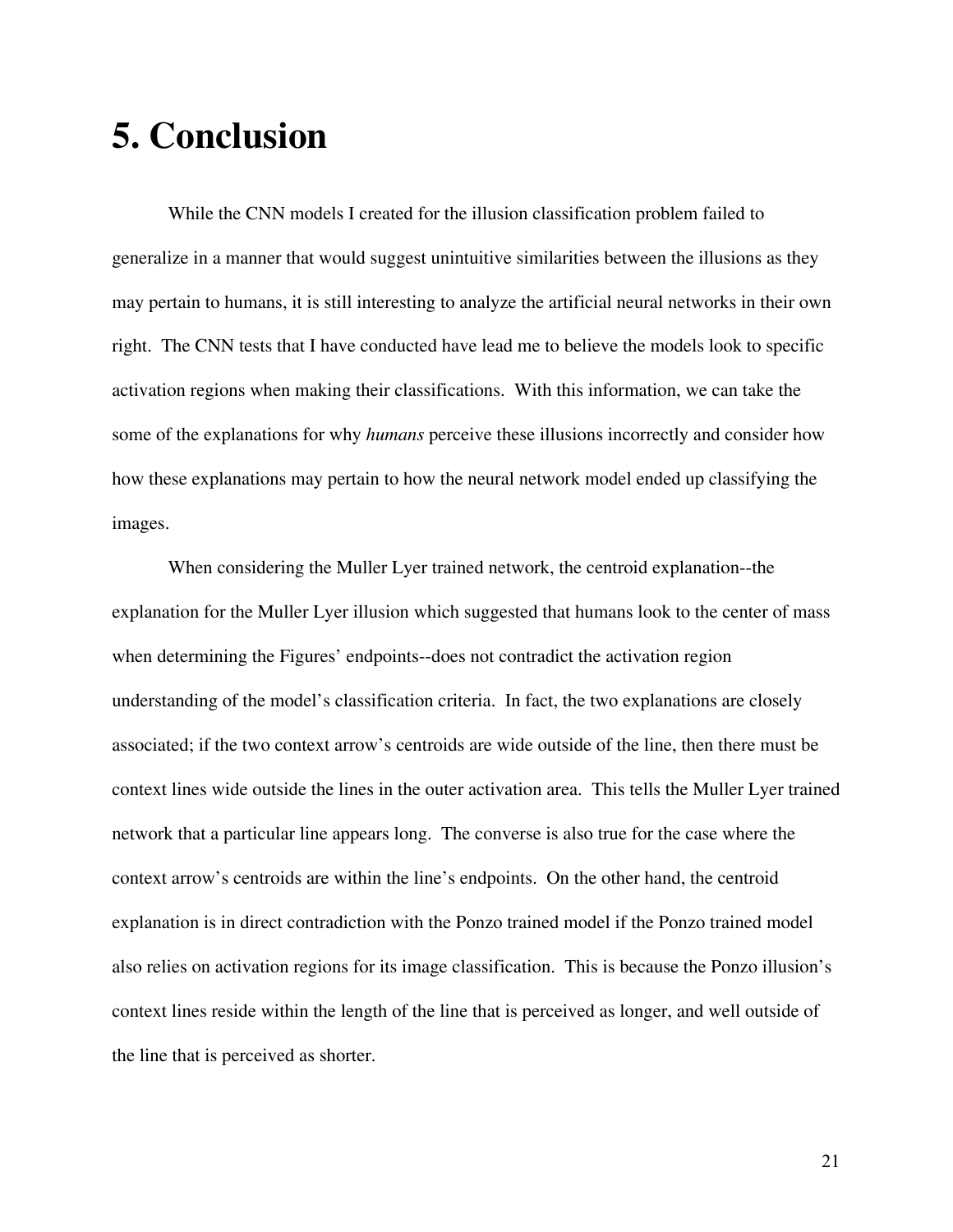With more time and computational power, it would be interesting to try again at training a CNN to generalize a larger variety of geometrical optical illusions spatially with respect to the frame of the image. If proper precautions were taken to make sure the model does not overfit to the data set, I think it is still possible that such a model could yield surprising accuracy on variations of illusions that the model was not trained on. While even then such a finding would not definitively prove anything about human perceptions of these illusions, the lens of neural networks and artificial intelligence for discovery has yet to be fully explored, especially in the realm of optical illusions.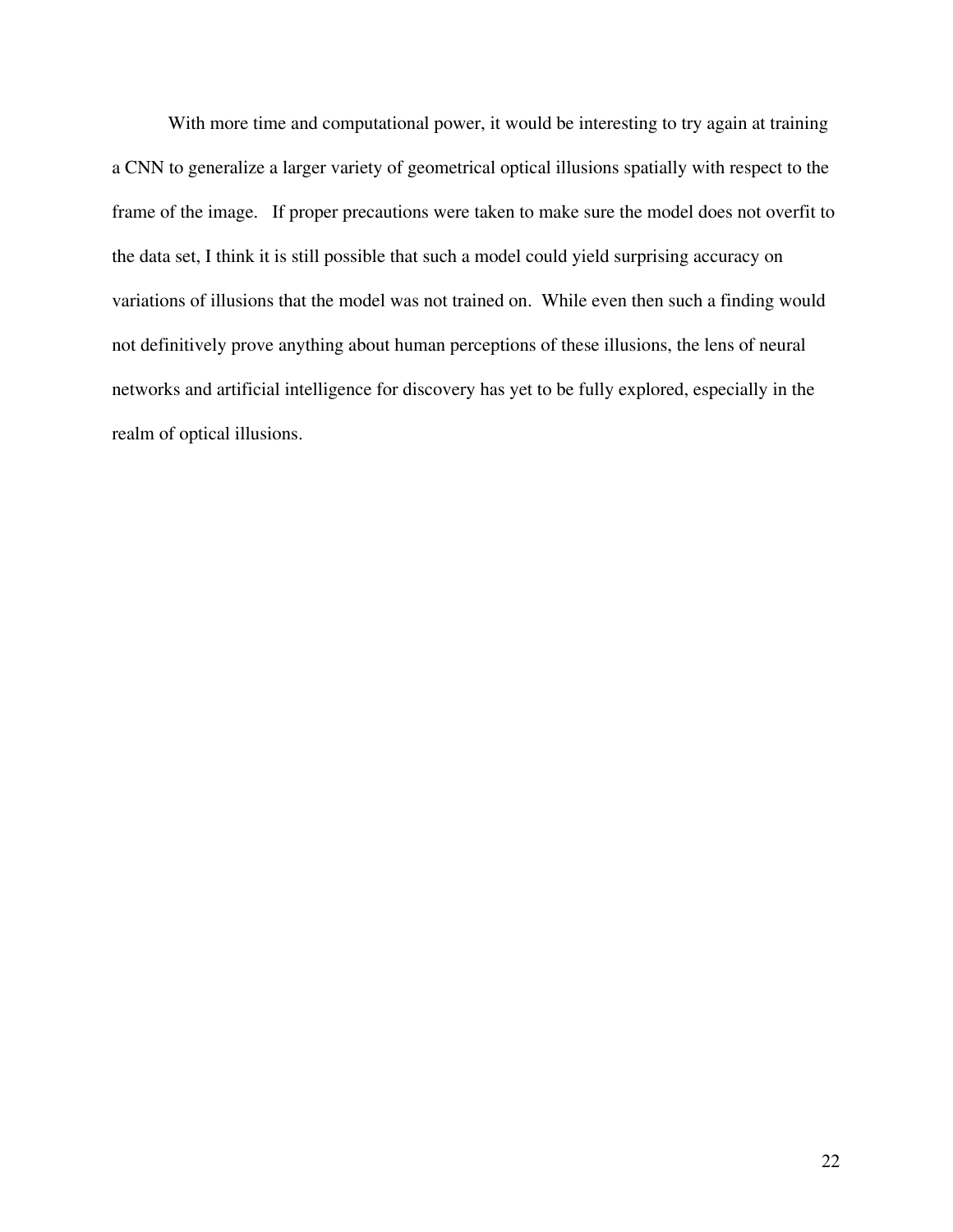### **Works Cited**

- [1] Pepperberg, Irene M., Jennifer Vicinay, and Patrick Cavanagh. "Processing of the Müller-Lyer illusion by a Grey parrot (Psittacus erithacus)." Perception 37.5 (2008): 765-781.
- [2] Suganuma, Elisa, et al. "Perception of the Müller–Lyer illusion in capuchin monkeys (Cebus apella)." *Behavioural brain research* 182.1 (2007): 67-72.
- [3] Warden, Carl John, and Jacob Baar. "The Müller-Lyer illusion in the ring dove, Turtur risorius." *Journal of Comparative Psychology* 9.4 (1929): 275.
- [4] Gregory, R. L. *Eye and Brain: the Psychology of Seeing.* Princeton University Press, 2015.
- [5] Segall, Marshall H., Donald T. Campbell, and Melville J. Herskovits. "Cultural differences in the perception of geometric illusions." *Science* 139.3556 (1963): 769-771.
- [6] Jahoda, Gustav. "Geometric illusions and environment: A study in Ghana." *British Journal of Psychology* 57.1-2 (1966): 193-199.
- [7] Howe, Catherine Q., and Dale Purves. "The Müller-Lyer illusion explained by the statistics of image–source relationships." *Proceedings of the National Academy of Sciences* 102.4 (2005): 1234-1239.
- [8] Searleman, A., Porac, C., Alvin, J., & Peaslee, K. "Manipulating the strength of the Ponzo and horizontal–vertical illusions through extraction of local cue information." *The American journal of psychology* (2009): 383-394.
- [9] Bulatov, Aleksandr, et al. "Contextual flanks' tilting and magnitude of illusion of extent." *Vision research* 51.1 (2011): 58-64.